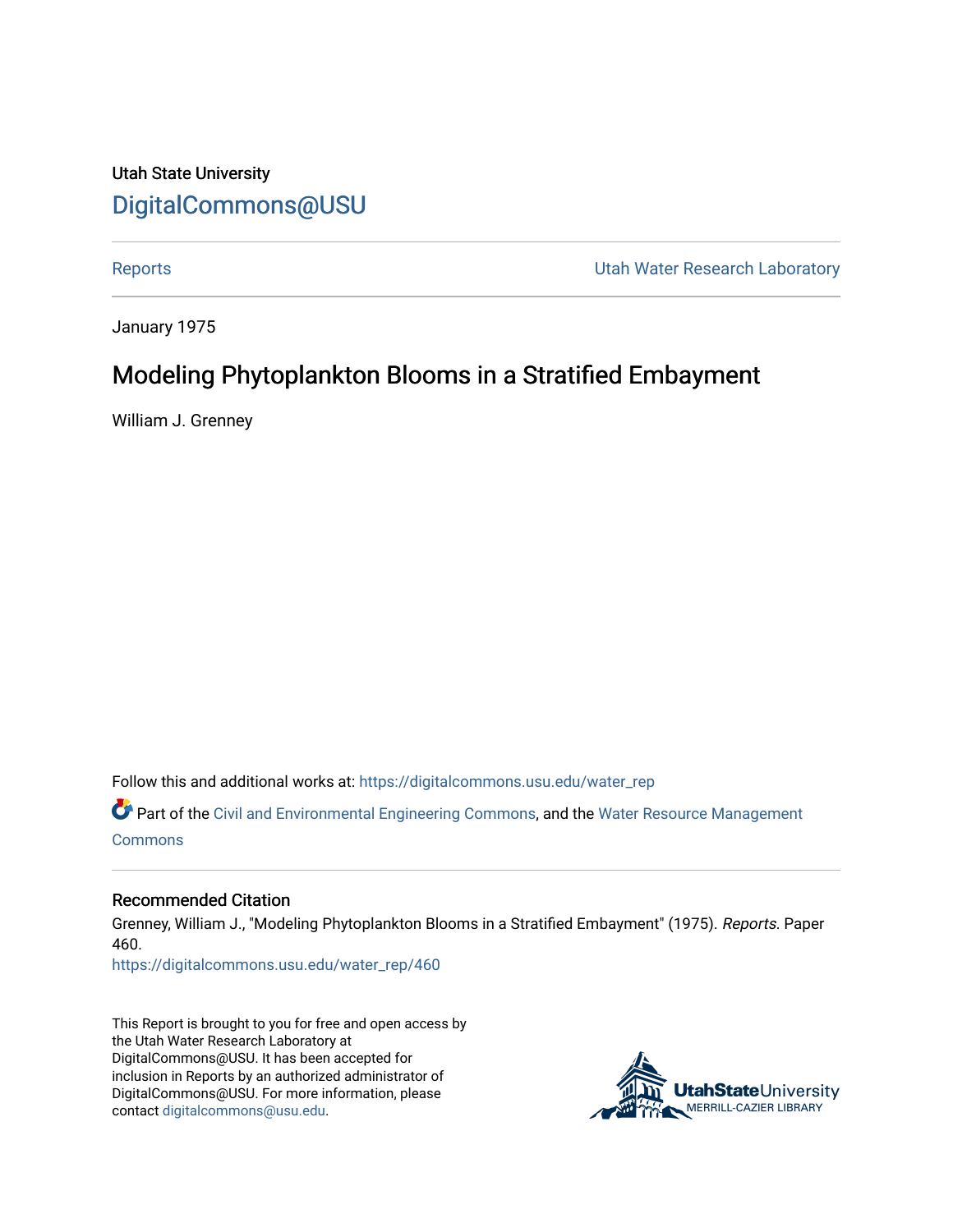# **MODELING PHYTOPLANKTON BLOOMS IN A STRATIFIED EMBAYMENT**

W. J. Grenney

Occasional Paper 8

Utah Water Research Laboratory College of Engineering Utah State University Logan, Utah 84322

**99** <u>ا</u><br>-

ţ

June 1975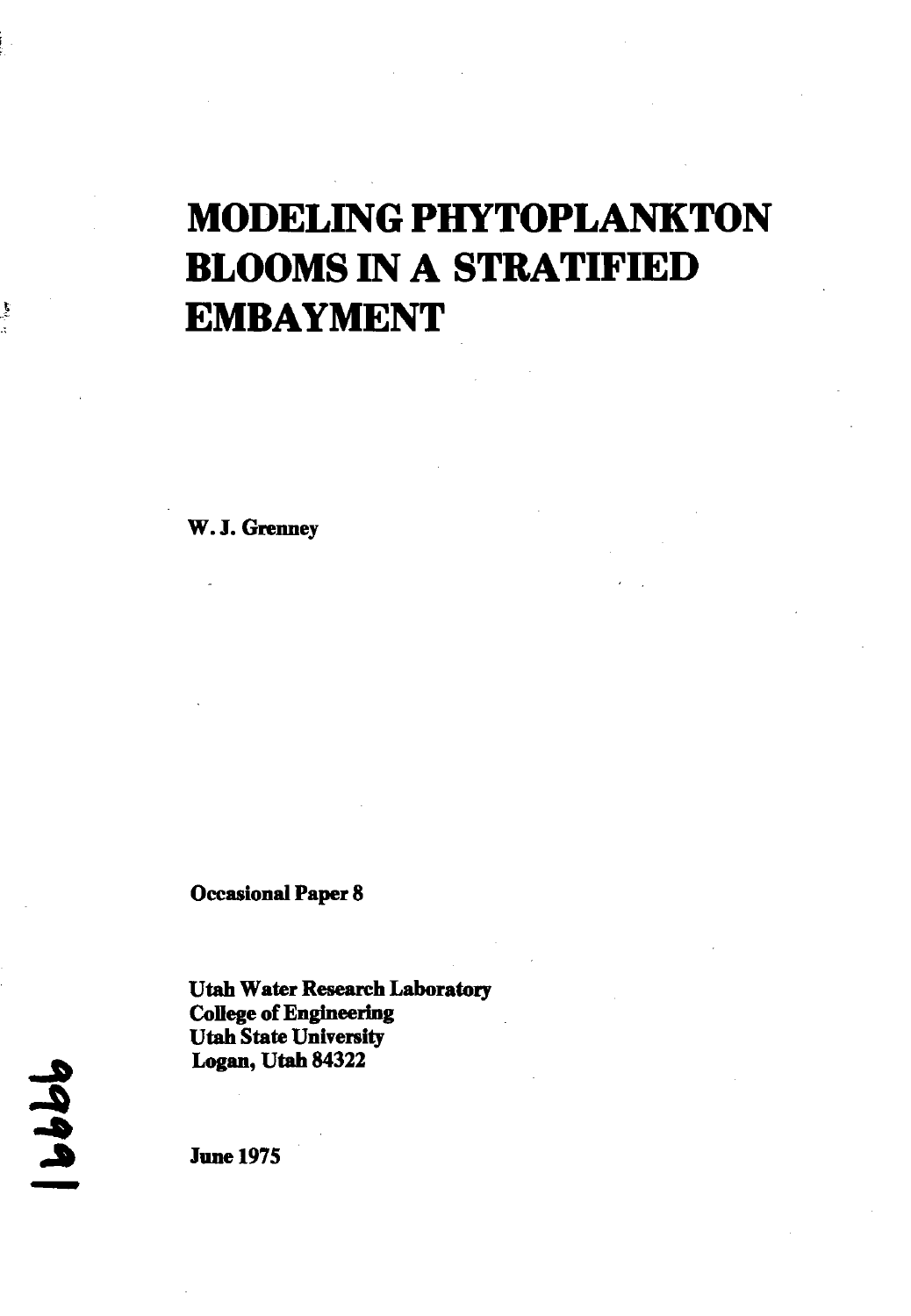# MODELING PHYTOPLANKTON BLOOMS IN A STRATIFIED EMBAYMENT

: I

 $\frac{1}{2}$  $\mathbf{I}$ i

> $\cdot$  . ;<br>} I I

I •

by

W. J. Grenney

Occasional Paper 8

Utah Water Research Laboratory College of Engineering Utah State University Logan, Utah 84322 June 1975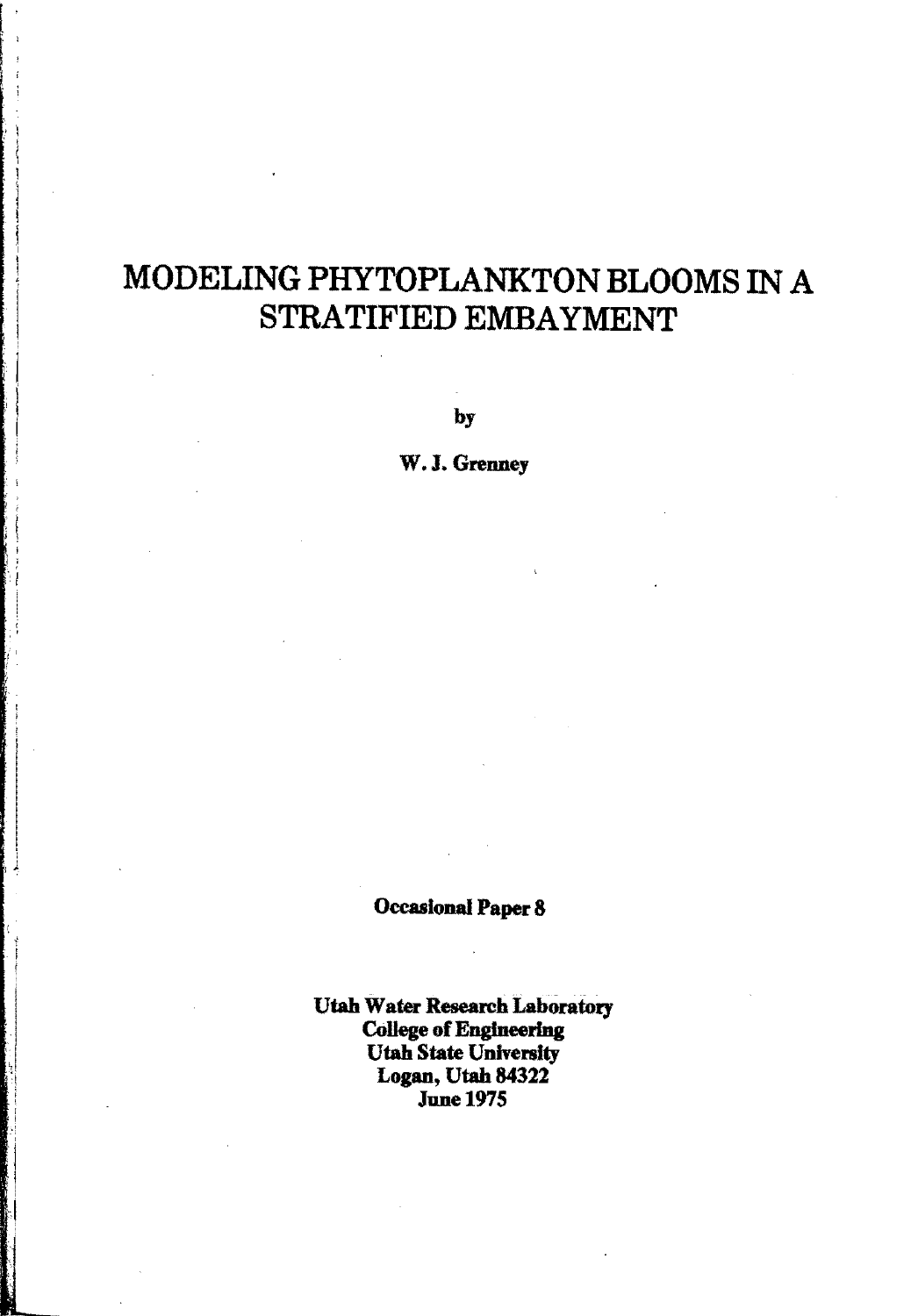### **INTRODUCTION**

A mathematical model was developed to simulate the nitrogen limited growth dynamics of phytoplankton **in** a stratified embayment. The representation of biological growth dynamics includes consideration of intracellular nutrient storage as well as the effects of temperature and light intensity. Several competing species can be represented simultaneously. Model hydrodynamics represent the effects of vertical mixing in the water column on the physical distribution of nutrients and phytoplankton. Sinking velocities of the cells are also included. The model was applied to Auke Bay, Alaska, and model responses are compared to data observed during the spring and summer of 1967.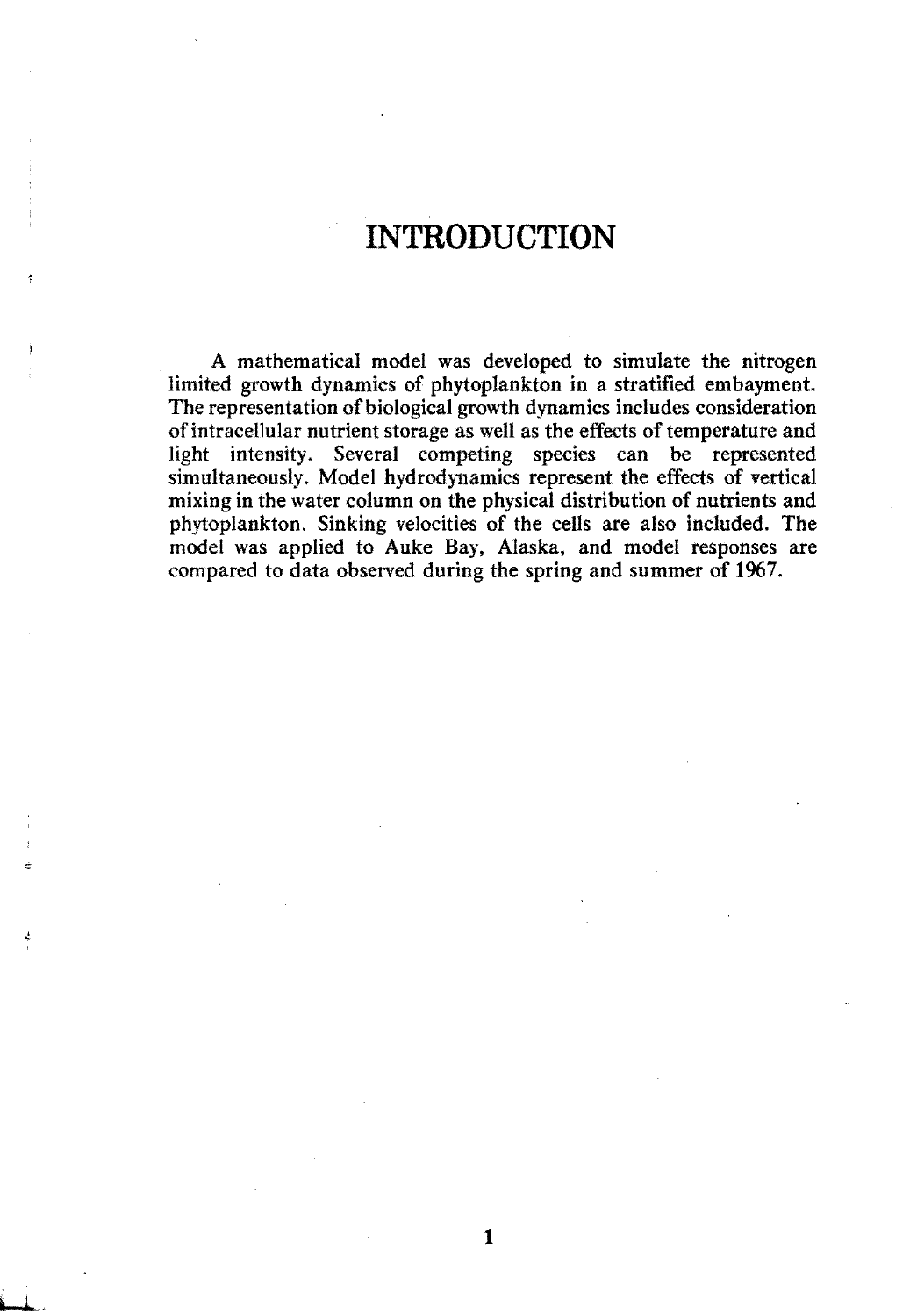### **GROWTH DYNAMICS**

**t**  I

ی

#### **Biological Considerations**

Nutrient enrichment studies have indicated that phytoplankton populations in natural environments are frequently limited by the unavailability of a particular nutrient in the water, but the relationship between the environmental concentration of this limiting nutrient and the instantaneous growth rate of the organisms is not completely understood. One of the factors influencing phytoplankton growth dynamics is the storage of intermediate metabolites in "pools" within the cells. This phenomenon has been observed frequently; however, little has been done to describe the mechanisms mathematically so that effects can be related to realistic problems.

Considerable success has been achieved in describing the uptake rates of nitrate and ammonia by Michaelis·Menten kinetics, and halfsaturation constants  $(K<sub>s</sub>)$  have been calculated for a number of phytoplankton species. (See Eppley et al., 1%9; Eppley and Thomas, 1969; MacIsaac and Dugdale, 1969.) The relationship between environmental nutrient concentration and cell growth, on the other hand, does not appear to be so easily described. Observations over short periods of time have indicated, in some cases, relatively slow growth concurrent with rapid uptake and, in other cases, rapid growth in environments having low nutrient concentrations. (Eppley et al., 1969; Caperon, 1969.) The buildup of inorganic nitrogen and soluble amino acids in the cells has also been observed. (See Eppley and Coatsworth, 1968; Thomas and Krauss, 1955; Parsons et al., 1961.) Fuhs (1972) and others have noted similar responses with phosphorus uptake and observed the accumulation-rich storage compounds within the cells. Droop (1%8) observed significant storage of vitamin B12 in the phytoplankton **Monochrysls Intherl.** 

The traditional Monod (1949) model has been used extensively to describe phytoplankton dynamics. (See MacIsaac and Dugdale, 1969; Gates and Marlar, 1968; Shelef et aI., 1971.) However, this one-compartment model lacks the flexibility to represent different rates of assimilation and growth or to accumulate intracellular storage products.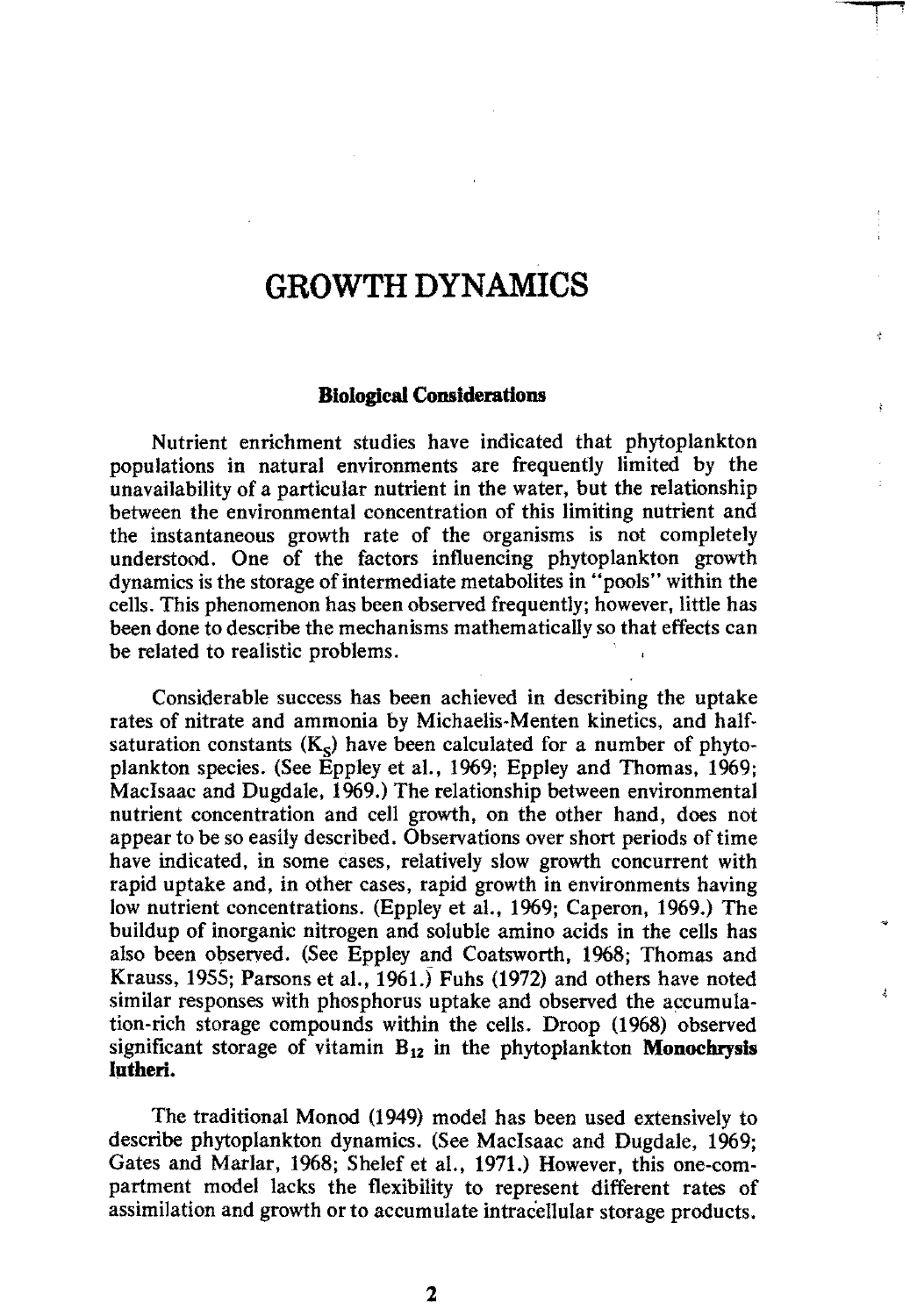Attempts have been made to develop more realistic models. Caperon  $(1969)$  developed a two-compartment model that incorporated lag times in the uptake response of the cells to nitrate in the environment. Williams (1967) developed a two-compartment model that differentiates between "synthetic" and "structural/genetic" components. The model represents many interesting phenomena associated with growth dynamics but is not based on saturation kinetics. The excellent work by Droop (1968) results in a model distinguishing absorption, uptake, and growth rates. Growth rates are represented by saturation kinetics based on intracellular substrate concentrations. However, this model does not specifically distinguish between intracellular storage ("luxury substrate") and that which has been incorporated in the viable cell material.

#### **The Biological Model**

A model was developed to represent a phytoplankton population having the capacity to store nitrogen in a nitrate-limited environment. Only a general description of the model is presented here; a detailed description may be found in Grenney, Bella, and Curl (1973). Fignre 1 is a schematic diagram of the nitrogen flow in the phytoplankton model. Environmental nitrate is taken up by the population and stored in an intracellular pool. This material is utilized by the cell to produce nitrogenous organics which provide the precursors for protein synthesis. The size of the phytoplankton population at any time is represented by the concentration of protein. Protein was chosen because of its close association with the major structural and functional components in a cell. It is the primary constituent of cell membranes, nuclear sap, and enzymes. Significant amounts of organic nitrogen may be excreted from the population to the environment. This material may be recycled as a nutrient source in two ways: Direct uptake by the cells, or bacterial decomposition to ammonia and nitrate. The latter recycling mechanism was not considered significant in this application. Reaction rates are based on Michaelis-Menten kinetics.

#### **Interspecific Competition**

Hutchinson (1967) suggested that the most important feature of phytoplankton associations is the presence of numerous species in each small sample taken from the environment. Usually one dominant species, one or two subdominant species. and, except in the case of extreme ecological conditions. at least several rare species, can be found in each small sample. This ability for numerous species to compete sucessfully in the same apparently homogeneous environment is a complex phenomenon which is not completely understood.

l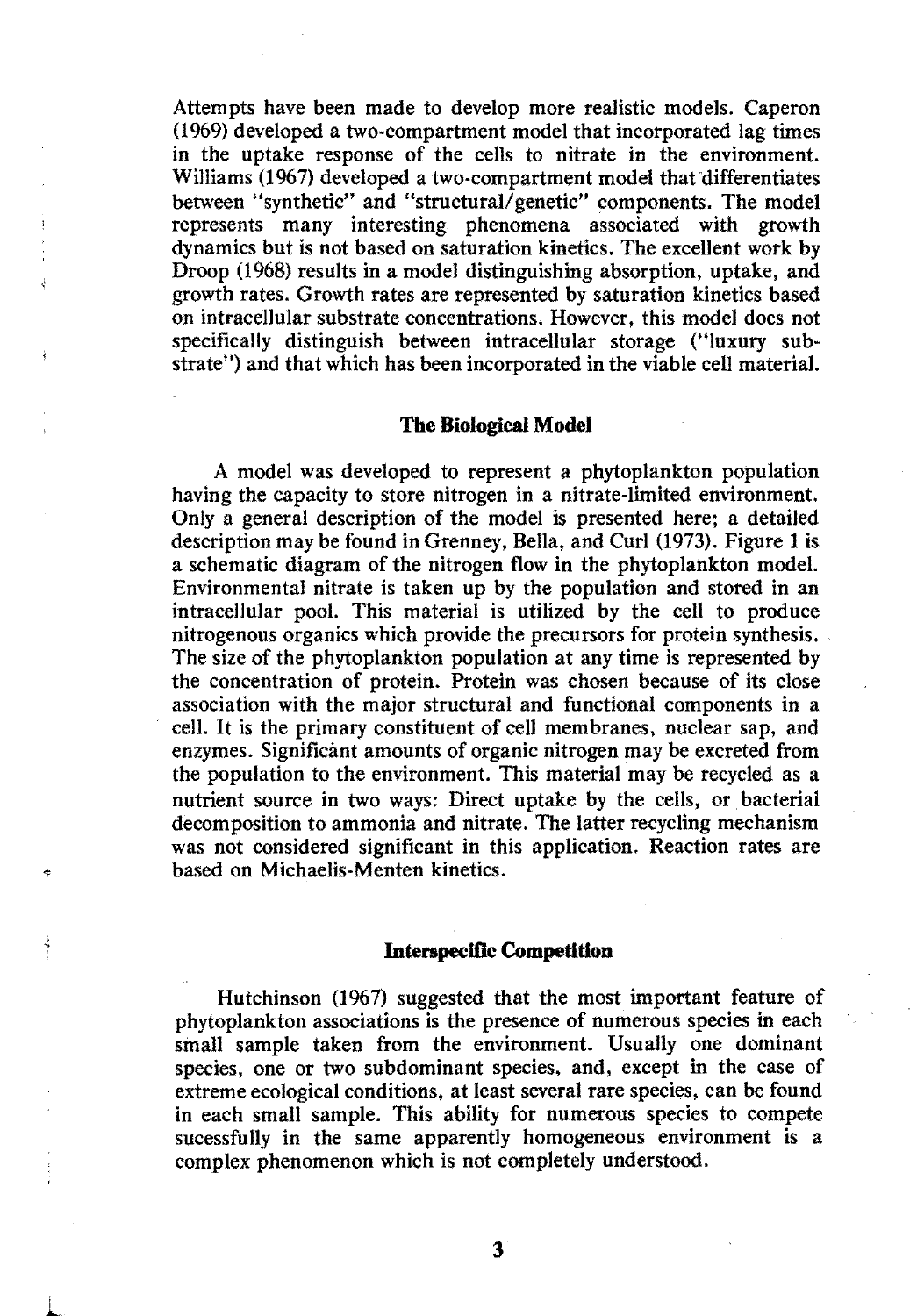

 $\exists$ 

 $\omega_{\rm{D}}^{\rm{th}}$ 

Figure 1. Schematic diagram showing the flow of nitrogen in the phytoplankton model.

 $\mathcal{A}^{\mathbf{t}}$ 

A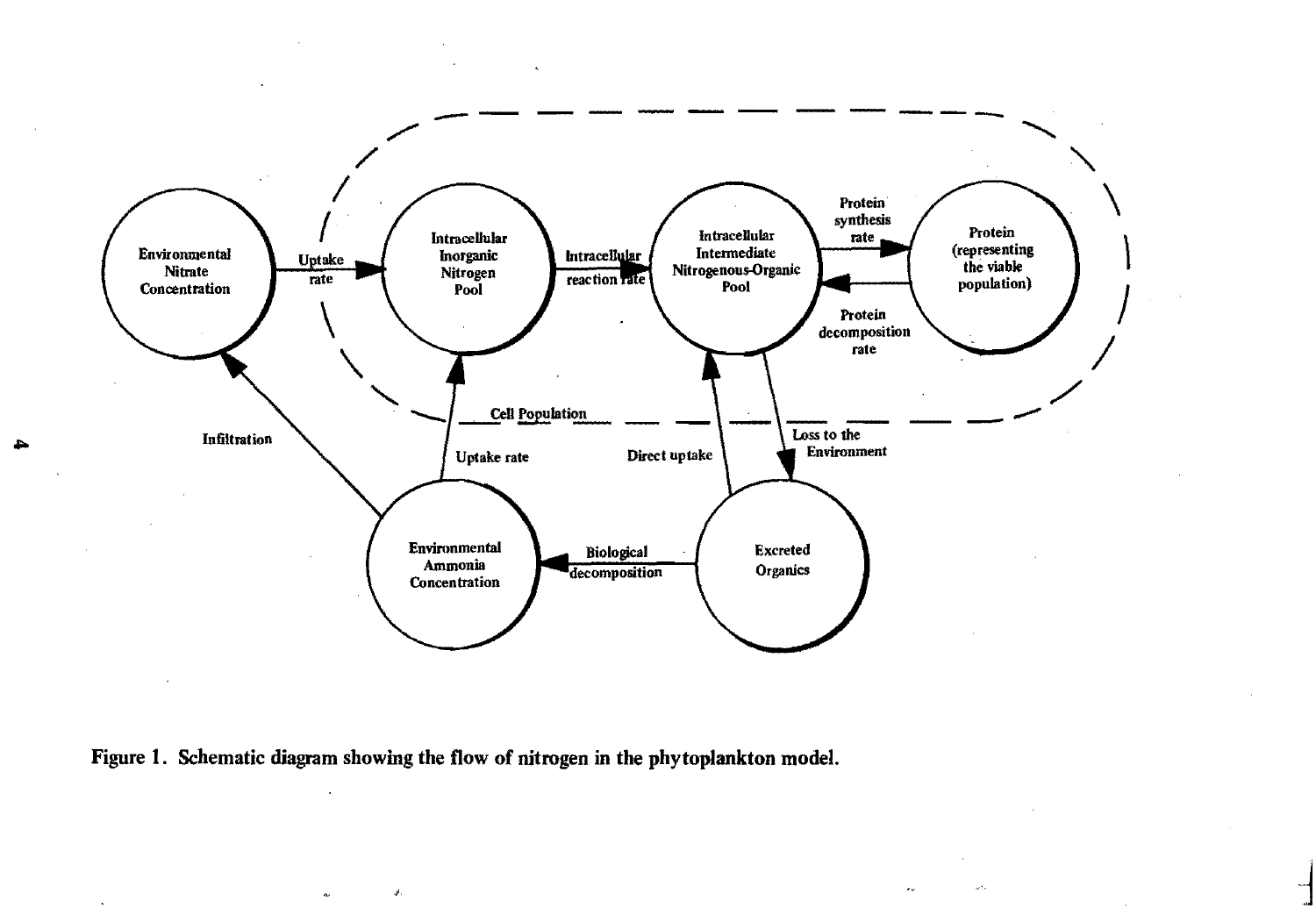Hutchinson (1967, p. 350) postulates: "In general we may expect that in the presence of suitable light and sources of C, N, P, S, K,  $Mg$ , Si, Na, Ca, Fe, Mn, Zn, Cu, B, Mo, Co, and V and the three vitamins thiamin, cyanocobalamin  $(B_{12})$  and biotin nearly all algae can grow if the concentrations are correct and certain physical conditions are satisfied." It is reasonable to suppose that, for a specific combination of environmental equilibrium conditions, the one particular species having physiological characteristics that provide the greatest efficiency in energy and resource utilization will dominate the system. The concept of competitive exclusion (Hardin, 1960) postulates that the less efficient species will be gradually eliminated as resources required for their survival are depleted from the environment by the more efficient species. Coexistence at equilibrium conditions, therefore, could only occur when the more efficient species does not completely remove anyone of the resources necessary to another less efficient species.

Several situations are conceivable in which coexistence could occur at some equilibrium condition. If the population size of the more efficient species is limited by some selective process, as, for example, selective predators or high sinking rates, then sufficient resources may remain to support a less efficient species. It is also possible that symbiotic relationships may exist between species, as in the case of the more efficient species requiring vitamins produced by a less efficient species. However, the large number and continual fluctuations of species found together in nature suggest that additional mechanisms are important in supporting such diversity (Hutchinson, 1961).

The continual variation in environmental conditions with time may bea major factor contributing to the observed phenomenon of numerous species coexisting in the same apparent isotropic environment. Thus, the species composition of a phytoplankton community never really attains competitive equilibrium, but is tending toward different equilibria at different times.

Many environmental forces are known to influence growth dynamics in natural systems. The intensities of these forces fluctuate widely, regularly or irregularly, with different periods and amplitudes, thus providing an unlimited number of intensity combinations as the system passes through time. At one point in time the combination of environmental conditions may be most suitable for one particular species and at another time most suitable for an entirely different species. Provided that a suitable combination occurs with sufficient frequency and duration, a species may be able to survive indefinitely.

Three species of competing algae were included in the model for this application. Coefficients for the growth parameters were obtained from the literature when available and otherwise were obtained by calibrating the model to observed data.

 $\mathbf{L}$ 

Â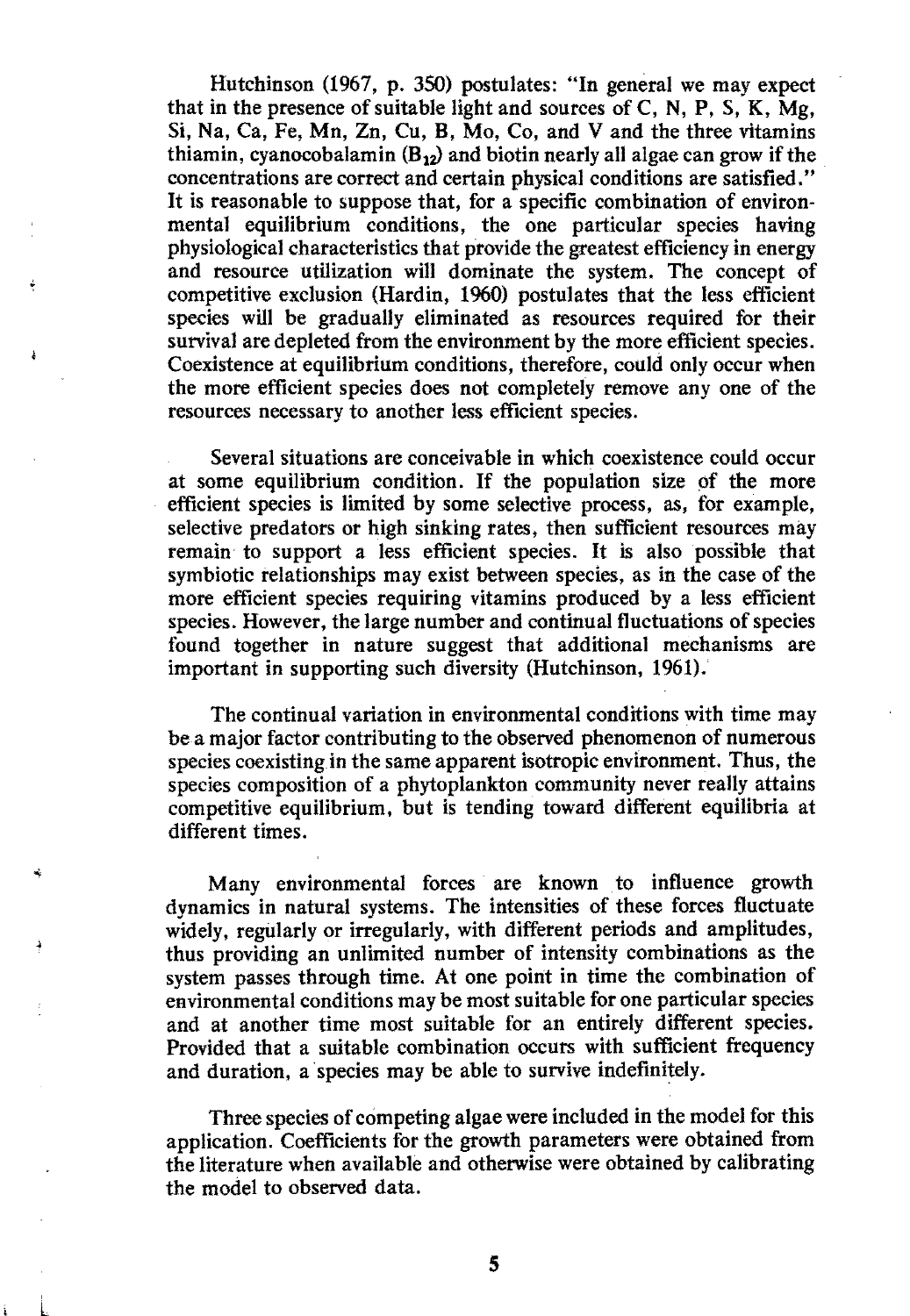### **MODEL APPLICATION**

The conceptual model discussed in the previous section was developed for systems in which exogenous influences (external environmental factors) were minimized. The systems were assumed to be at constant temperature and light in uniformly mixed environments. However, for realistic field applications, these biological models must be included as parts of larger models of the comprehensive system structure. Examples of methods for representing spatial distributions and variations in temperature, light. and turbulent mixing are presented in this section. The multi-compartment model previously discussed is used for growth dynamics of phytoplankton blooms. The model is applied to Auke Bay, Alaska, for purposes of example.

The general characteristics of Auke Bay, Alaska, are used in the model to represent the physical environment. However, no attempt has been made to quantitatively simulate a specific series of blooms.

Auke Bay is located in southeastern Alaska about 20 km northwest of the city of Juneau. It is a small embayment, with an area of approximately 11 km2, off a system of large fjords which connect the open ocean. Depths of 40 to 60 m predominate in the upper end of the bay.

Water chemistry and biological data were collected at Auke Bay during the spring and summer of 1967 (Bruce, 1969). The water temperature, salinity, and certain nutrient concentrations were measured at the surface, 5, 10, 20, 30, and 50 m depths. These data revealed significant changes occurring in the water column during the spring bloom (April through June). The temperature increased progressively (from 3° to 13°C at the surface) and the salinity decreased (from 30 to 15 percent at the surface) resulting in a strongly stratified water column. During the same period, a succession of diatom blooms occurred. The nitrate. phosphate and silica concentrations in the upper 10 m were reduced markedly during the growth phase of the first bloom and remained at low levels through the summer. Nutrient concentrations below about 20 m were not significantly affected. The relative concentration of the nutrients in the epilimnion indicated that nitrate

¢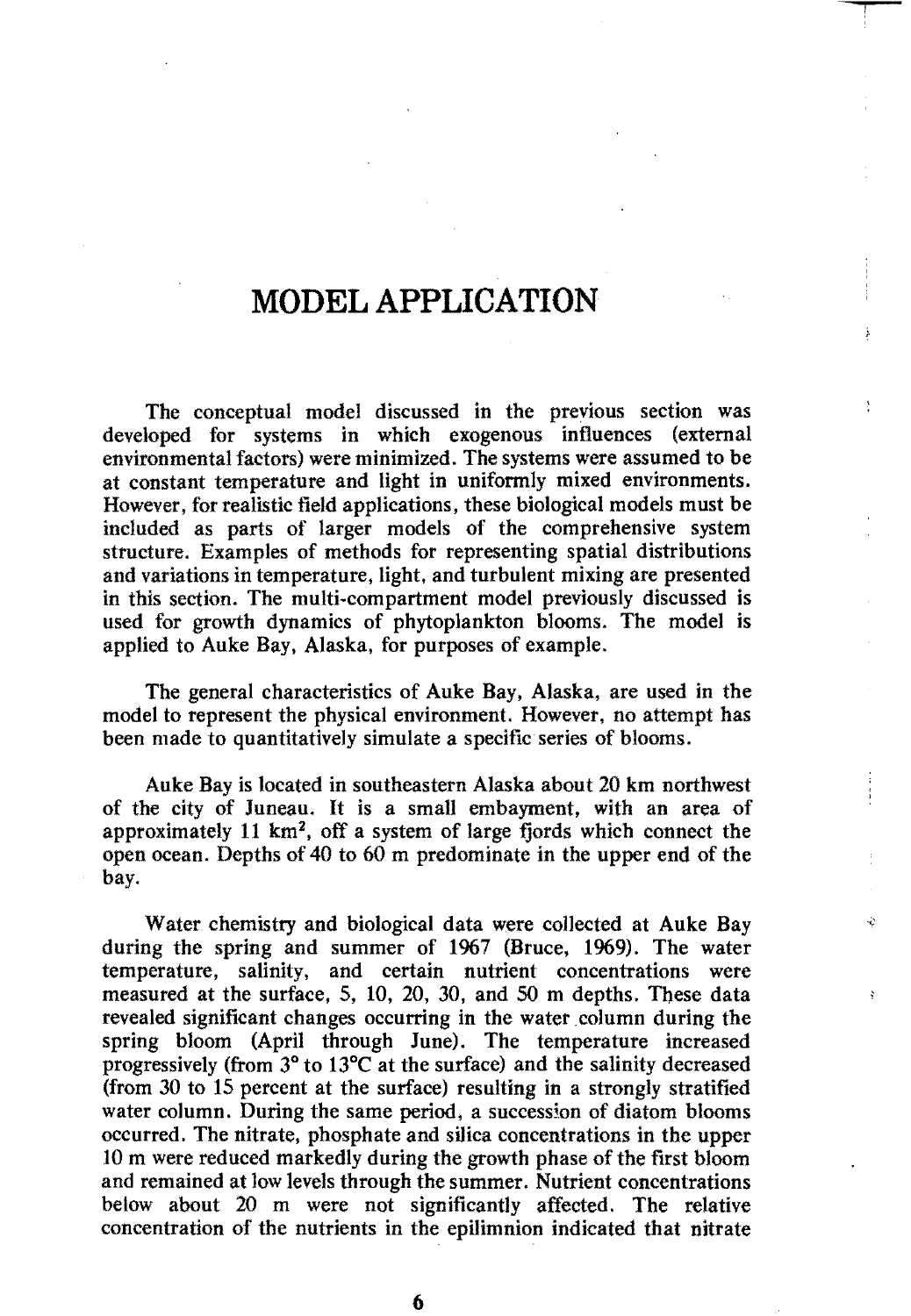was limiting. It is assumed for the purposes of this study that horizontal variations in the environment are negligible compared to the vertical gradients and that mechanisms in the bay can be generally represented by considering a typical water column.

#### The Model

#### **General**

÷,

The time-space distribution of materials suspended in the water of a channel with constant cross-sectional area is frequently represented by the following one-dimensional differential equation:

ae a ae aT = az (D az~ a az (ue) + s····················· (1)

where C = concentration of material,  $T =$  time, Z = distance, D = dispersion coefficient.  $U =$  advective velocity and  $S =$  time rate of addition (or removal) of material. The first term on the right-hand side of Equation (1) is the dispersion term and represents the transport of materials due to mixing. The second term represents advective transport and the third term represents a source (or sink) for the material. An explicit. finite-difference scheme was developed for the solution of Equation (1). Following is a general summary of the model; however, specific techniques can be found in references (Grenney, 1972).

The water column is conceptualized as being divided into segments of equal depth ( $\Delta Z = 1.5$ m). Because no significant changes occurred in temperature, salinity, or nutrient concentration below 30 m, only the top 30 m of the water column were modeled. Each segment is a completely mixed subsystem and reactions within each segment are calculated over a finite-time interval ( $\Delta T = 2$  hours).

During each  $\Delta T$  the program proceeds through three specific steps. The first is to calculate the growth of each phytoplankton species and the resulting environmental nitrate removal independently in each segment. This step is accomplished by means of a subprogram of the mUlti-compartment model developed in the previous section. The second step is to advect the various phytoplankton species between segments in accordance with their respective sinking velocities. The third step is to disperse the environmental nitrate and the organisms between segments as a function of the dispersion coefficient at the interface. When suitable values of  $\Delta X$  and  $\Delta T$  are selected, this stepwise procedure has been shown to be efficient and to provide reasonably accurate solutions.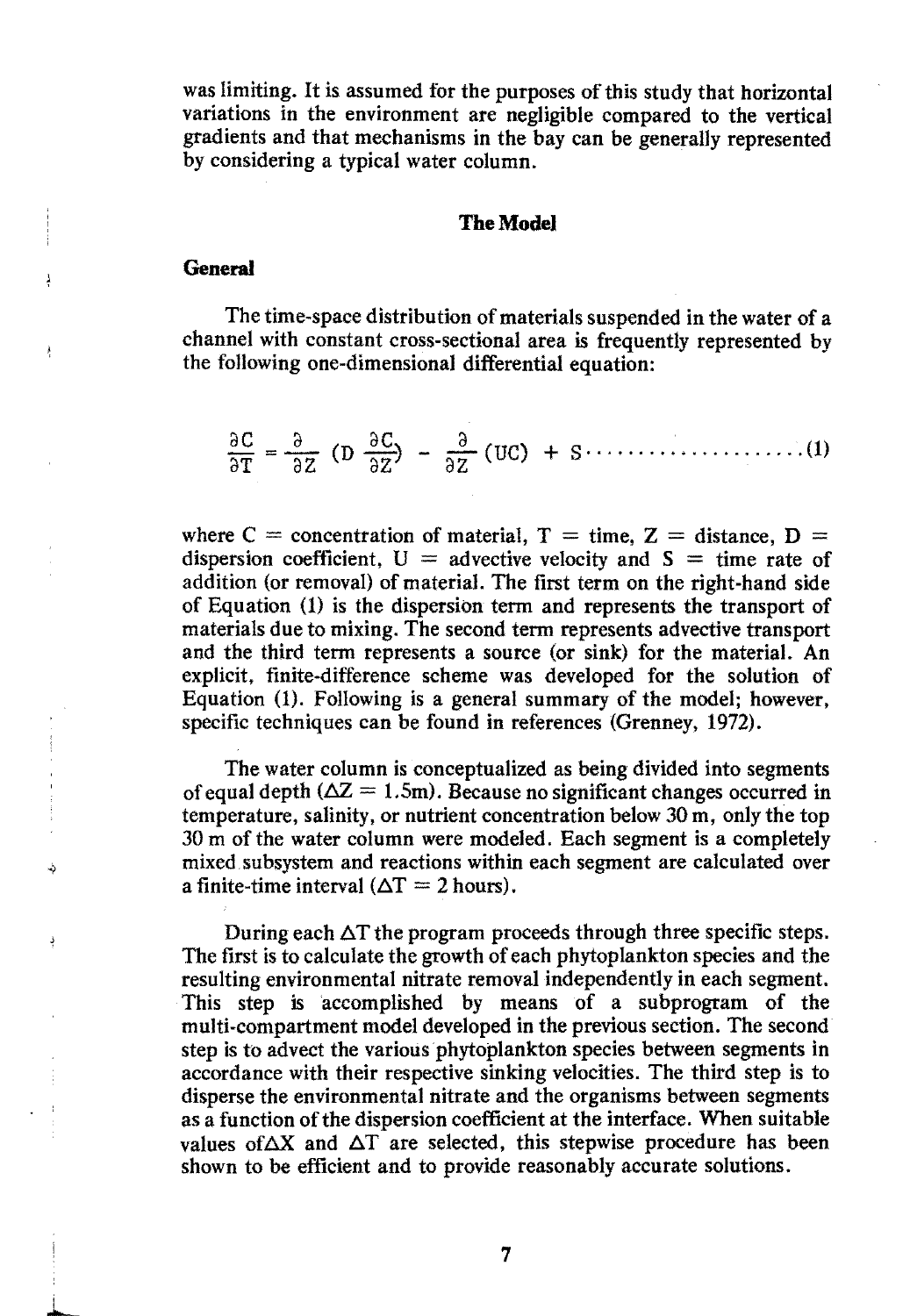#### **Growth**

Growth as described by the multi-compartment model represents organisms growing at optimum levels of temperature and light in a laboratory. In the natural environment, however, variations in term perature and light will cause significant variations in the biological reaction rates.

i 1919. aastal 1919. aastal 1919. aastal 1919. aastal 1919. aastal 1919. aastal 1919. aastal 1919. aastal 191

#### **Light**

Light provides the ultimate source energy for the organisms and, therefore, affects the rates of the intracellular growth processes. There is evidence to indicate that the individual process rates are not affected to the same degree by light variations. Each of these reaction rates could be treated individually in the model if the proper functions were known; however, the influence of light on the net growth rate is considered to be of sufficient accuracy for the study. This is accomplished by mUltiplying the net growth rate at optimum light by a dimensionless factor,  $F_0$ .

The attenuation of light with depth can be approximated by an exponential function:

t = ts exp (-kZ) ................................... (2)

where  $\ell$  is the light intensity at depth Z and  $\ell_s$  is the intensity at the surface. Auke Bay has a relatively shallow photic zone (1 percent light level) of about 12 meters which is represented in the model by using a value of k equal to 0.38 per meter.

Experimental evidence indicates that the photosynthetic rate increases with light intensity and will reach a constant, maximum rate for a particular range of intensities (Eppley et al., 1969; Ryther, 1956; Ryther and Yentsch, 1958; Sorokin and Krauss, 1958; Thomas, 1966; Yentsch and Lee, 1966). The photosynthetic rate is inhibited at light intensities above this optimum range. Some mathematical models have proposed linear variation of photosynthesis with light intensity (Steele, 1958; Riley, 1946); some have proposed a hyperbolic function (Chen, 1970; Middlebrooks and Porcella, 1971); and others have proposed an exponential function (DiToro et al., 1970). Relative photosynthetic rates for diatoms were calculated from the average curves reported in these references and are shown in Figure 2(A) where

p f <sup>t</sup>:: -p-........................................... (3) max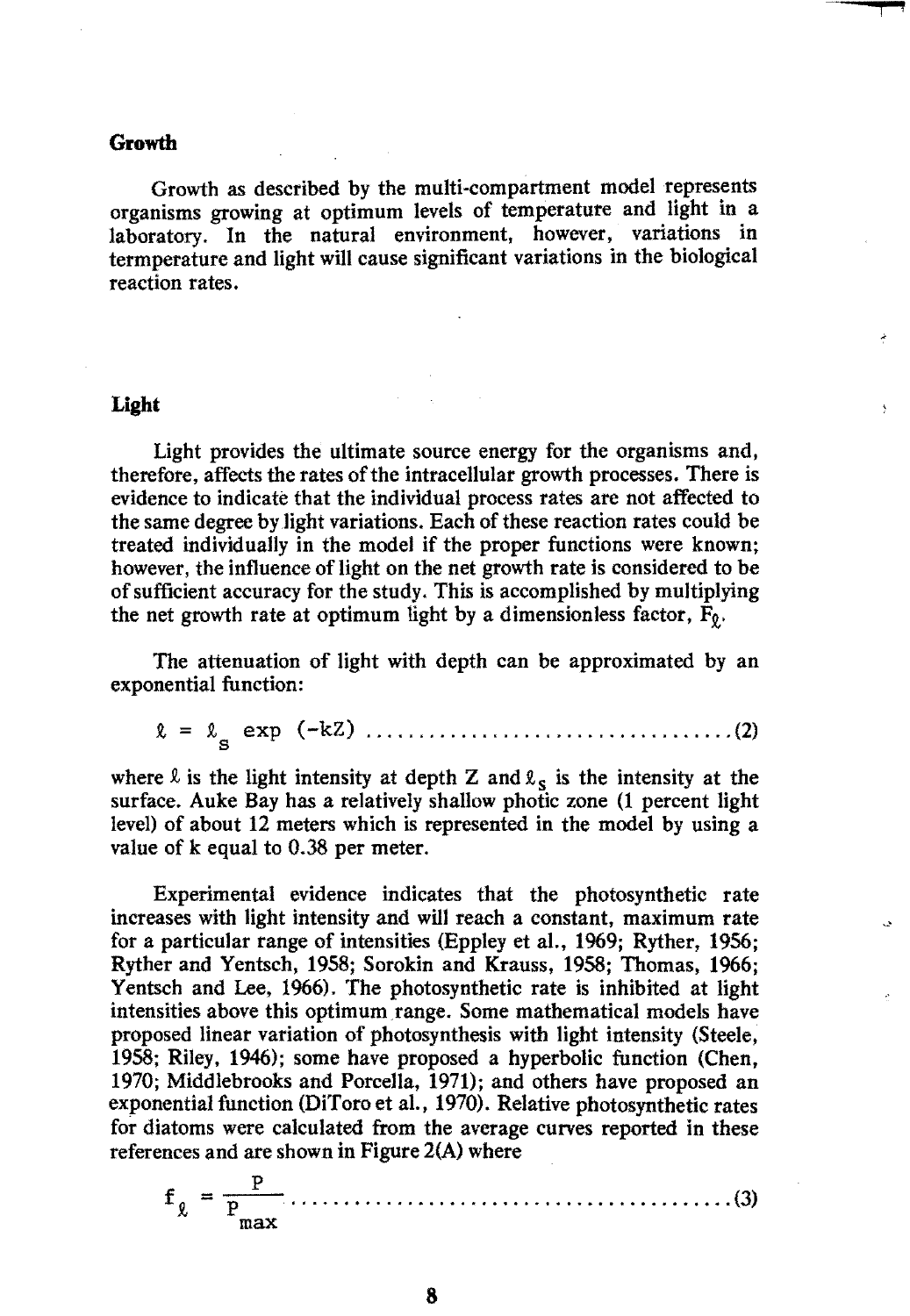

 $\frac{3}{3}$ 

Ĵ

د

 $\frac{1}{2}$ 



**Figure 2. Relative effect of light intensity on growth.**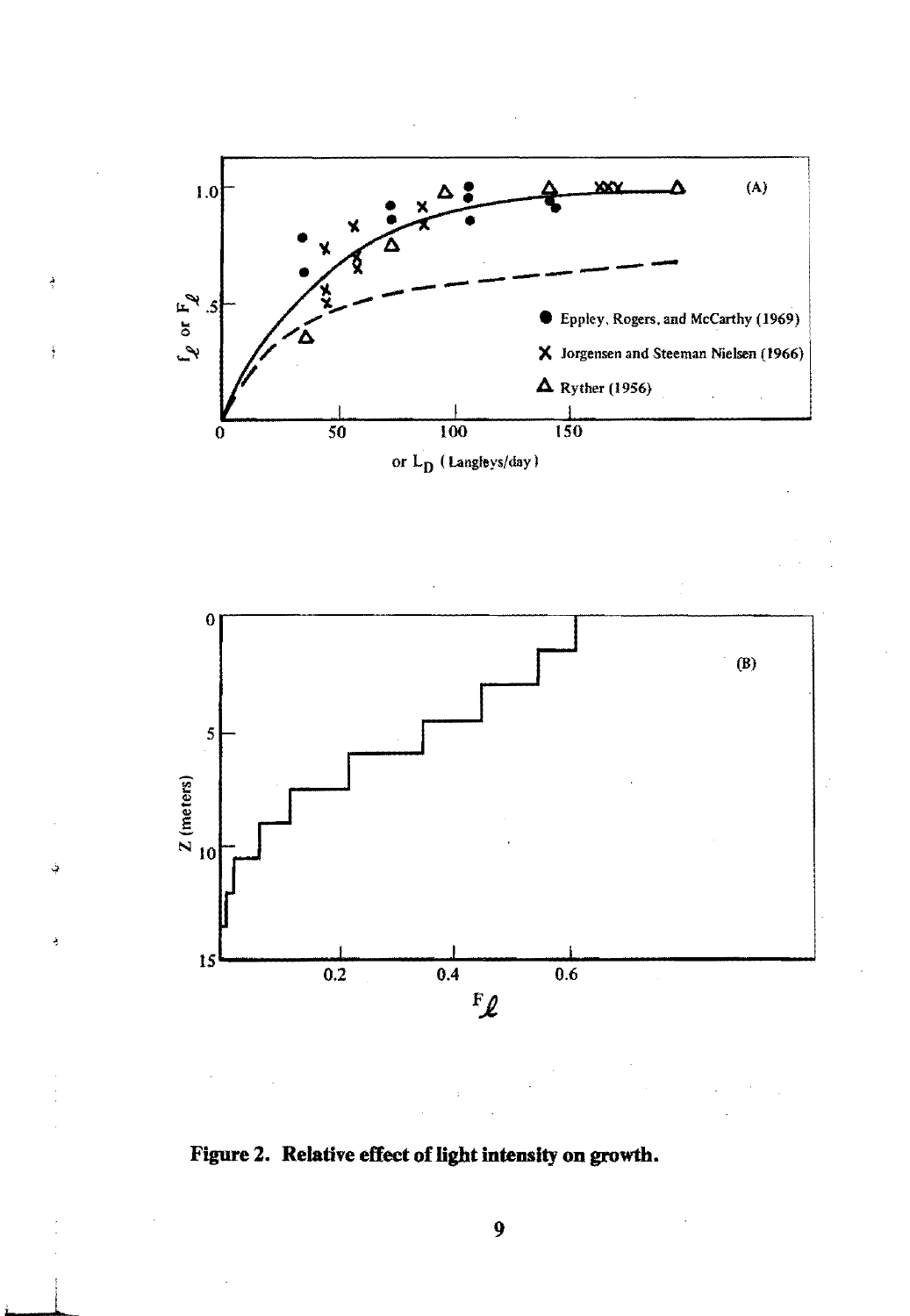P = photosynthetic rate at light intensity  $\ell$ , and  $P_{\text{max}}$  = maximum photosynthetic rate. These data were fit by eye with the equation

f <sup>t</sup>= 1 - exp (-.0224t) ........................... (4)

as shown by the solid line in Figure 2(A).

Figure 2(A) approximates the instantaneous growth rate, relative to the maximum, at a particular light intensity. During a 24-hour period the light intensity will vary drastically and, since instantaneous light intensities are not represented in the model, it is necessary to estimate an average daily value of  $f_{\theta}$  from an average daily value of light intensity. The diurnal variation in light intensity on the surface can be approximated by the cosine law (Berry, 1945):

1T 1 1 <sup>t</sup>= <sup>L</sup>cos tT T) • - T t < T '::'""2 T t ........... (5) t

Q= 0, otherwise ........................................ (6)

where  $\ell$  = instantaneous light intensity, T = time measured from local noon (days),  $T_{\theta}$  = length of daylight period (days), L = light flux at noon (langleys per day). Substituting Equations (5) and (6) into Equation (4) gives:

'If 'If f t 1 - exp (-0.0224L cos e). - T'::' e .:::.. +2···.(7) f <sup>t</sup>o otherwise ....................................... (8)

1T e ="TT ................................................ (9) t .

The time average value of  $f_{\varrho}$  over a day can be represented as

$$
F_{\ell} = \frac{\int_{-T_{\ell}/2}^{+T_{\ell}/2} \{1 - \exp\left[-0.22fL\cos\left(\frac{\pi}{T_{\ell}}\right)\right] \} dT \dots (10)}{T_{\ell}}
$$

Equation (10) can be reduced to the form:

$$
F_{\ell} = T_{\ell} - \frac{2T_{\ell}}{\pi} \int_{0}^{\pi/2} \exp (-0.224L \cos \theta) d\theta \cdots (11)
$$

The average length of the daylight period at Auke Bay during the study period was estimated to be about two-thirds day (Berry, 1945). The value of L can be estimated from the following equation:  $T$ .  $\pi$ 

<sup>L</sup><sup>=</sup>2T ............................................... (12) t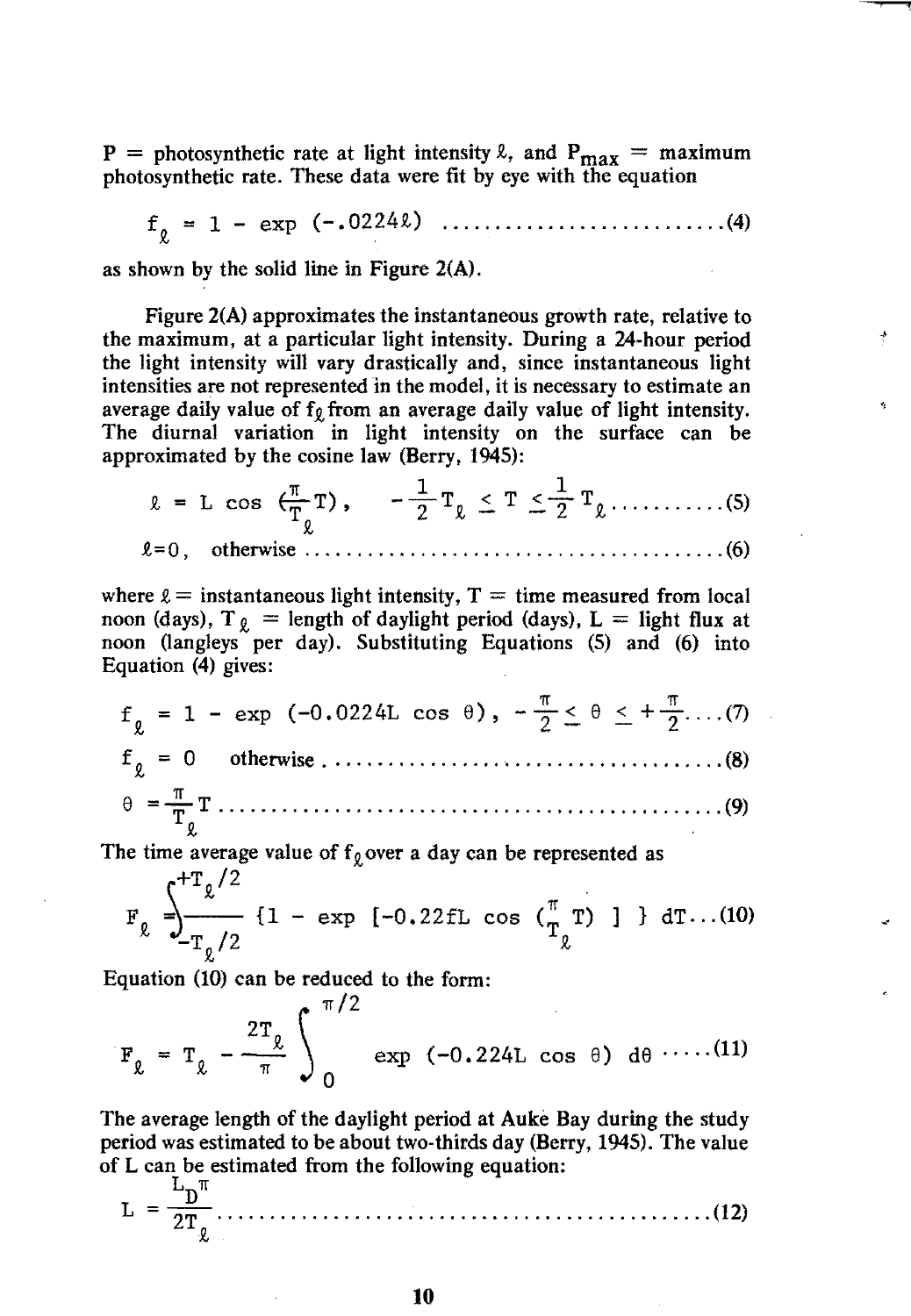where  $L_D$  = total langleys on the surface during the day. The integral in Equation (11) was solved numerically for various values of  $L_D$  and the results are shown as the dashed line in Figure 2(A).

The surface isolation  $(L_D)$  at Auke Bay during the study period averaged about 175 langleys per day (Bruce, 1969). Values of  $L<sub>D</sub>$  were calculated at various depths by Equation (2) and then the dashed curve in Figure 2(A) was used to determine the average daily relative growth rate  $(F_0)$ . The resulting value of  $F_{\ell}$  (shown in Figure 2(B)) were used in the model to represent the influence of light on the phytoplankton community.

#### **Temperature**

The variation in growth rate with temperature has been represented in mathematical models by exponential equations of the following general form:

 $\frac{\mu_1}{\mu_2} = K_{\tau}$   $(\tau_1 - \tau_2)$ - = K ............................. (13) J.l2 <sup>T</sup>

in which  $\mu_1$  and  $\mu_2$  = specific growth rates at temperatures  $\tau_1$  and  $\tau_2$ respectively and  $K<sub>\tau</sub> = a constant$  (Middlebrooks and Porcella, 1971; Riley and Von Arx. 1949). The justification for this approach is based on the observation that enzymatic reaction rates tend to increase exponential with temperature. A plot of saturated growth rate vs. temperature has been constructed from data from a number of sources (DiToro et al., 1970). These data were widely scattered, however, and no functional relationship was apparent.

The variation in growth rate as a function of temperature at constant light intensities has been reported for three species of tropical oceanic phytoplankton (Thomas, 1966), and the diatom, Nltzchla closterium (Spencer, 1966). These data were normalized by calculating the following dimensionless variables: .

| $\tau - \tau$ |  |
|---------------|--|

where  $\mu$  = growth rate occurring at temperature  $\tau$ ,  $\mu_{\text{max}}$  = maximum possible growth rate,  $\tau_{\text{max}}$  = the temperature at which  $\mu_{\text{max}}$  first occurs, and  $\tau_0$  = temperature at which zero growth occurs. In some cases  $\tau_0$  and  $\tau_{\text{max}}$  had to be extrapolated from the data.  $F_\tau$  = the relative growth rate and  $\tau_r$  = the fraction of the temperature range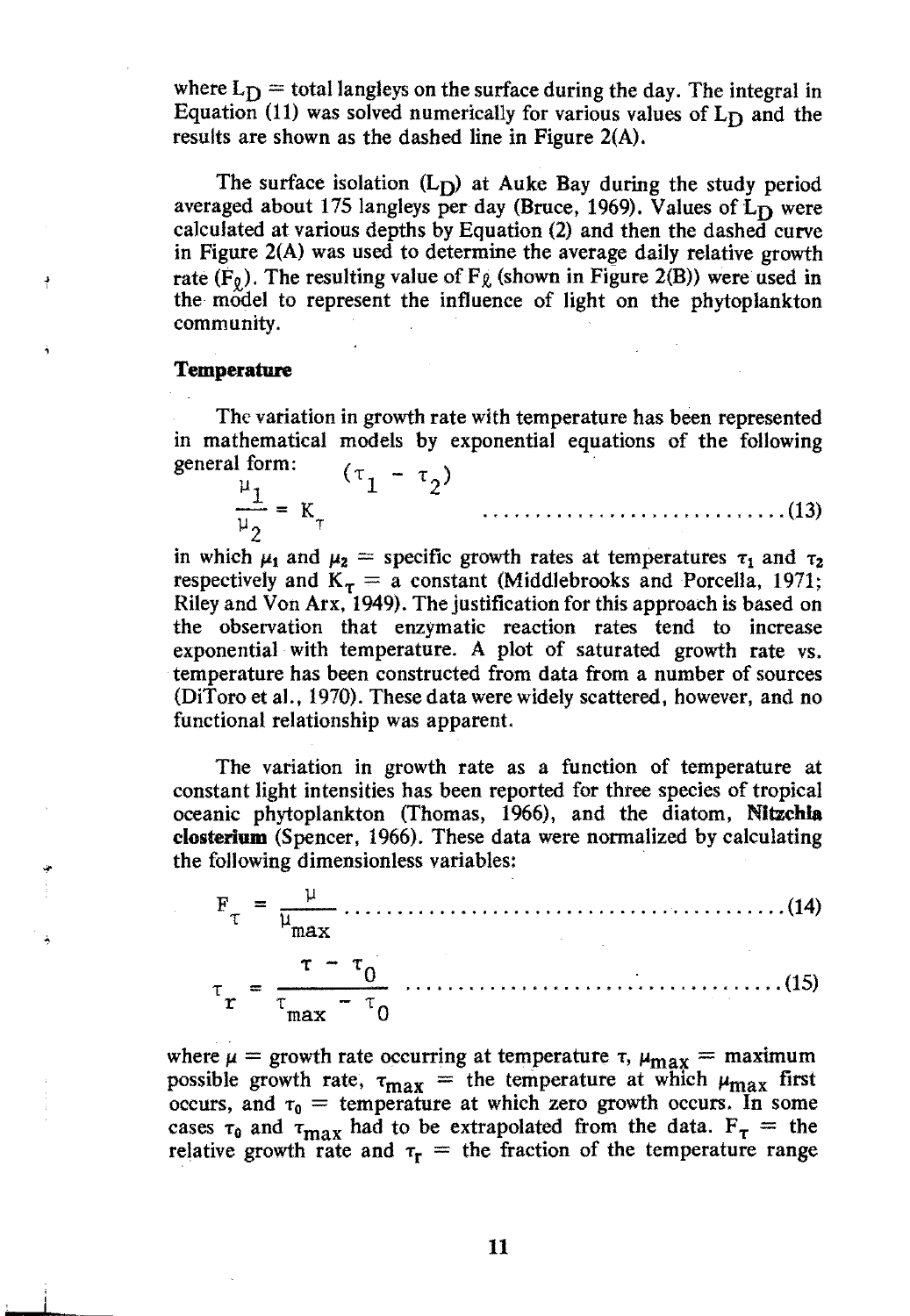between  $\tau_0$  and  $\tau_{\text{max}}$ . Values of  $F_\tau$  vs.  $\tau_r$  are shown in Figure 3. These data were fit by the following second order polynomial,

 $F_{\tau} = 1.92\tau_r - 0.92\tau_r^2$ ,  $0 \le \tau \le \tau_{max}$ ...........(16)

as shown by the solid curve in Figure 3.

The optimum temperature for cold water diatoms is probably in the neighborhood of 13° to 16°C (Hutchinson, 1967; Jorgensen and Nielsen, 1966) so values for  $\tau_0$  and  $\tau_{\text{max}}$  were assumed to be 0<sup>°</sup> and 13<sup>°</sup>C respectively for the Auke Bay model. Average weekly temperatures were estimated from the field data for each segment in the water column at Auke Bay. These values were stored in a matrix in the computer memory for use in Equation (16) during each model run. The maximum temperature occurring in Auke Bay during the study period was  $13^{\circ}$ C, so the range of Equation (15) is sufficiently large.

 $\int$ 

j

١

#### Convection **and Dispersion**

If the organisms have a negative buoyancy, they will have a downward velocity relative to the water. This sinking velocity is designated by the symbol U in Equation (1) and represented the advection of organisms between segments in the model. Phytoplankton sinking velocities are related to the physiological state of the organism and to water density (Lund, 1959; Munk and Riley, 1952; Riley, 1965). However, at this time a functional relationship between cell storage and sinking velocities has not been defined and, therefore. U will be considered constant over the study period.

Methods have been developed to estimate the dispersion coefficients (D) at various depths in the water column from changes in the temperature or salinity profiles (Bella and Grenney, 1972; Orlob and Selna, 1970). These methods are based on the assumption that all of the vertical transport of heat or salinity in the water column can be represented by a diffusive-type expression. Consider any cross section in the water column at depth Z. Diffusive transport can be expressed by:

$$
-(D \frac{\partial \theta}{\partial Z})_{Z} = R_{Z} \dots (17)
$$

where Z is the depth,  $\Theta$  is the temperature (salinity), and  $R_Z$  is the rate change in total heat (salt mass) below depth Z. As an approximation one may write:

$$
- \left( \overline{D} \right)_Z \frac{\left[ \theta_{(Z+\Delta Z/Z)} \right]^{-\theta} (Z-\Delta Z/Z)}{\Delta Z} = \frac{\text{H}_{(t)} - \text{H}_{(t+\Delta t)}}{\Delta t} \dots (18)
$$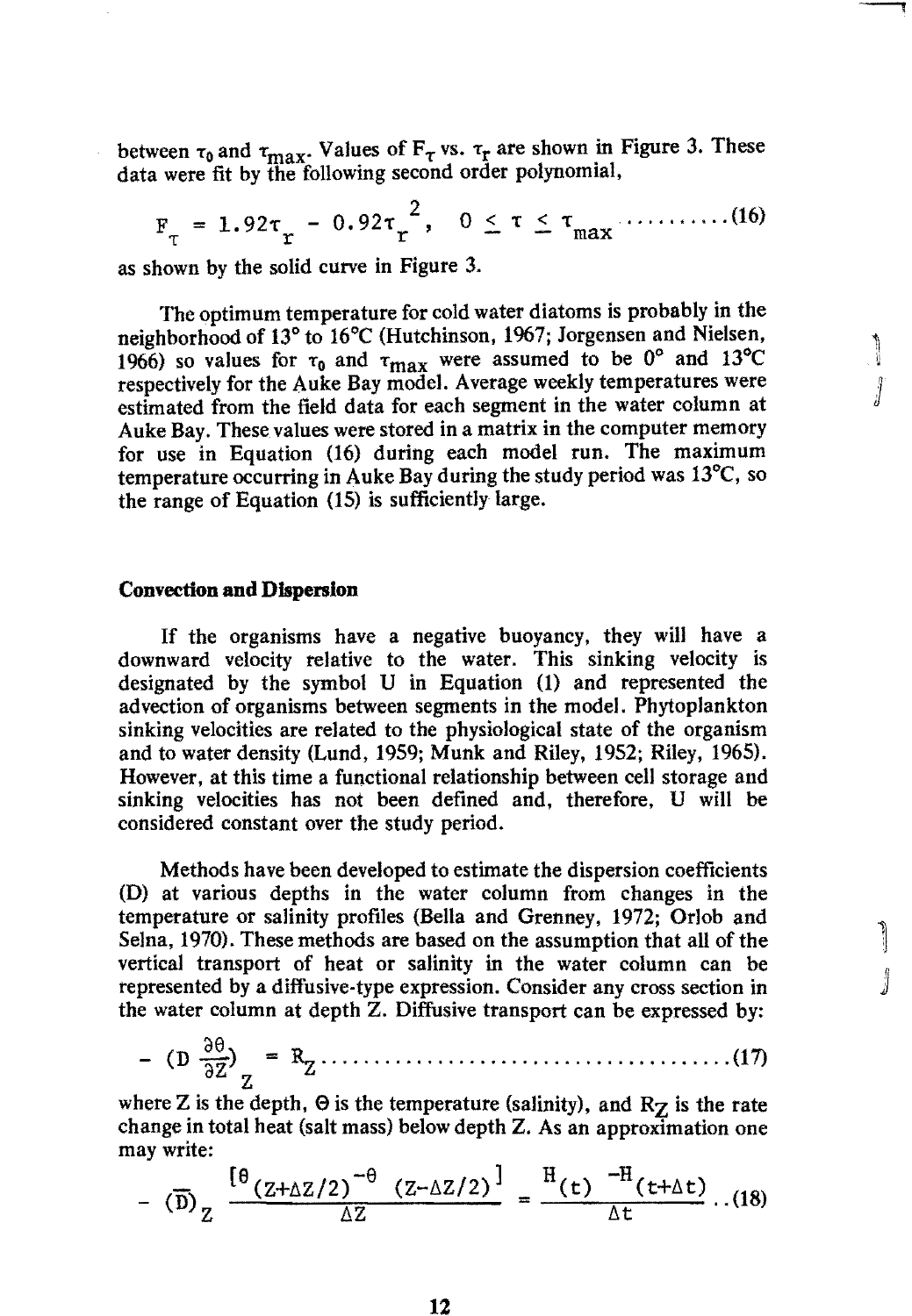



 $\begin{array}{c} \hline \end{array}$ 

 $\boldsymbol{13}$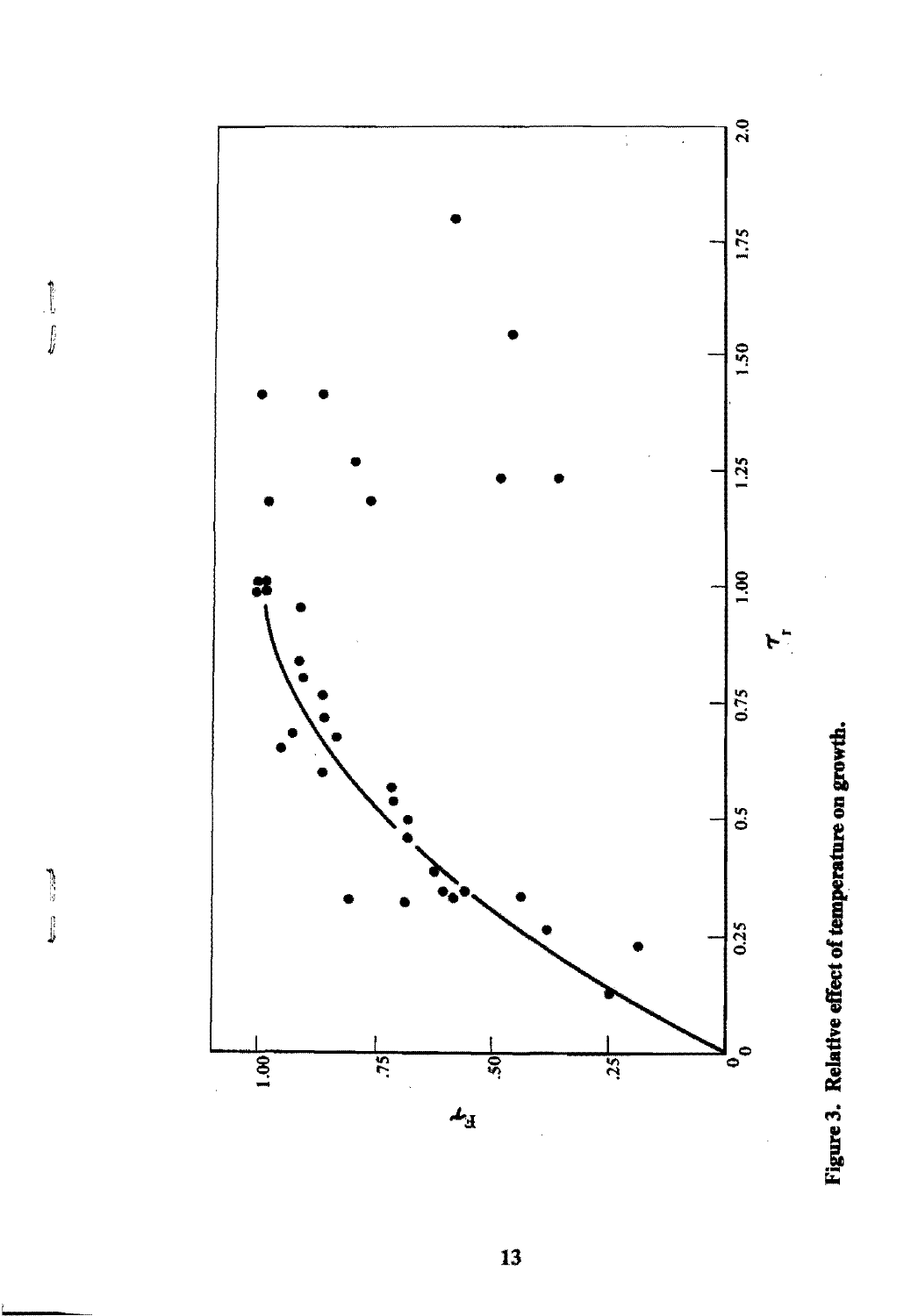where  $\Delta t$  is a finite time interval,  $H_{(t)}$  is the total heat (salt mass) below depth Z at the beginning of time interval  $\Delta t$ , and  $H_{(t + \Delta t)}$  is the total heat below depth Z at the end of the time interval. The bars denote values averaged over the time interval. It is assumed that flux in or out of the water column can occur only at the upper boundary, i.e., the top segment.

Dispersion coefficients were calculated at each water column segment from average weekly temperature and salinity data for Auke Bay. Changes in the salinity profile did not occur in sufficient magnitude to calculate D until the first of May. Values of D calculated from the temperature profile from May to July were generally one and a half to three times larger than corresponding values calculated from the salinity profile. This relationship might be expected because no attempt was made to account for changes in the temperature profile due to the penetration of radiant energy. Also, error is undoubtedly introduced by the assumption in the estimating procedure that no horizontal flux into or out of the water column occurs except in the top segment. Values of D estimated from the salinity profile were used in the model for the period May to July. Values of D estimated from the temperature profile were used for the month of April. These values were adjusted down by factors of three-fourths to one-half in order to be consistent with the values calculated from the salinity data. The average weekly dispersion coefficients for each segment were stored in an array in the computer memory for use during the model runs.

Profiles were calculated from the estimated dispersion coefficients for the given boundary conditions in order to check the estimating procedure. Comparisons were made between the profile used to estimate the coefficients and the profile generated by the estimated coefficients. The salinity profiles agreed within 3 percent and the temperature profiles generally within 20 percent. The dispersion coefficients occurring at mid-April, mid-May and mid-June are shown in Figure 4. The curves show the same general shape as some estimated by similar methods for lakes and reservoirs (Bella, 1970; Orlob and Selna, 1970). In general, the dispersion coefficients estimated for Auke Bay are about four to five times larger than estimated for Lake Sammamish, Washington (Bella, 1970). The increasing stability of the water column through the spring bloom is indicated by the decreasing dispersion coefficients in Figure 4.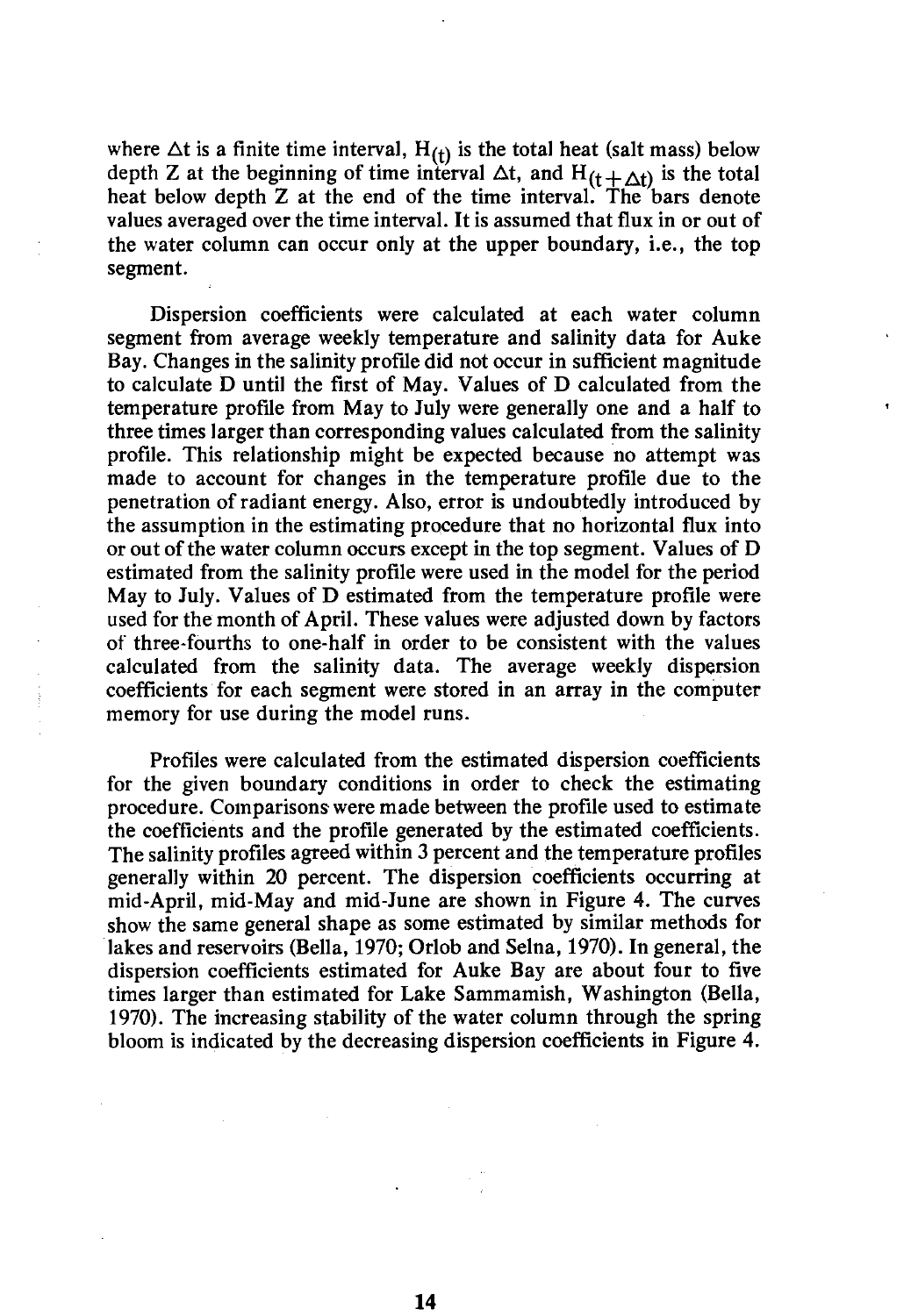

#### Figure 4. Vertical distribution of calculated dispersion coefficients in Auke Bay.

ţ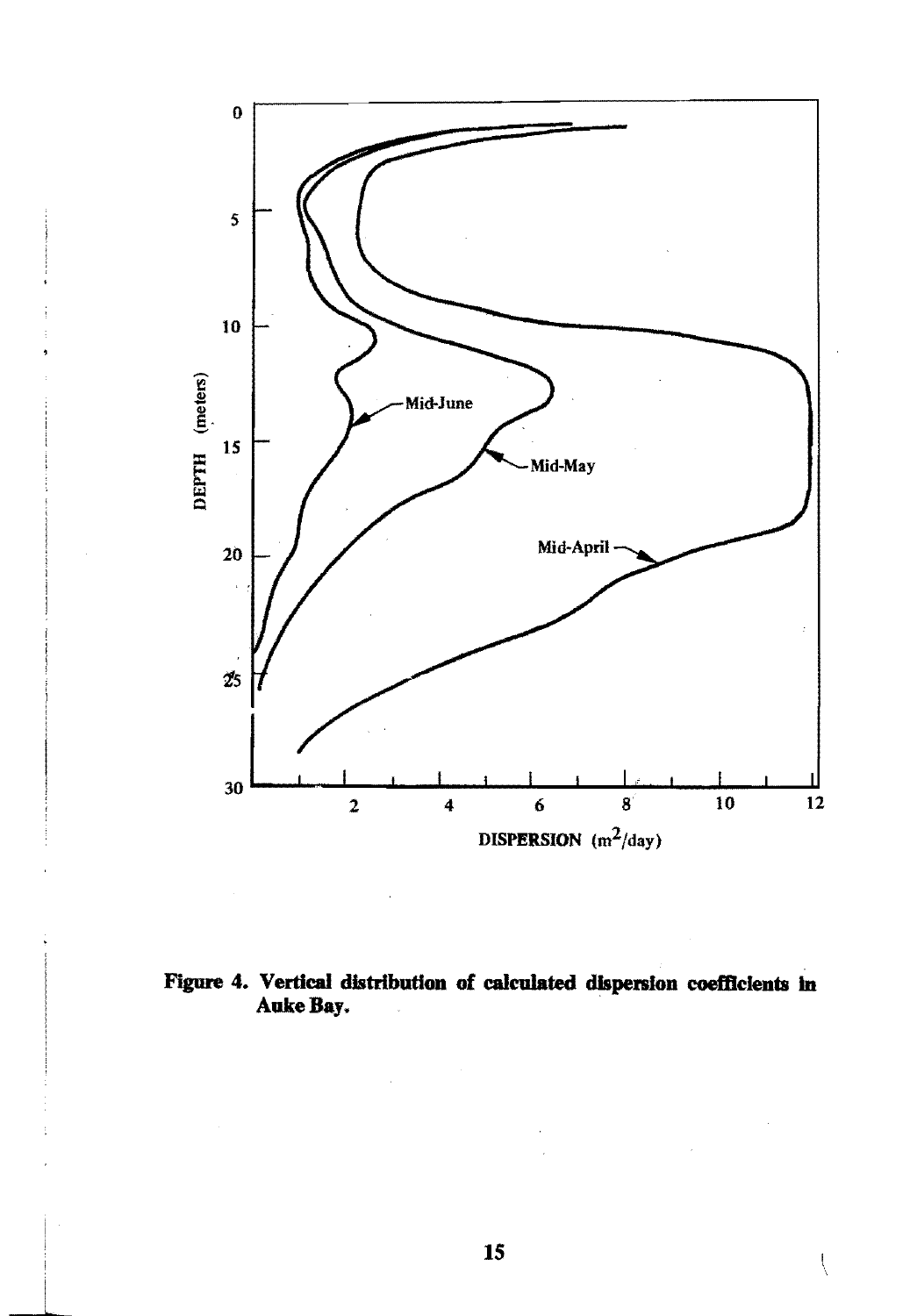### **MODEL RESPONSES**

Several runs were conducted in order to observe the time and space response of the model. The top 30 meters of a water column were modeled using a finite-time interval  $\Delta T$  of two hours and segment depths  $\Delta Z$  of one and one-half meters. The average weekly dispersion coefficients and temperatures estimated from Auke Bay data for each segment were stored in arrays in computer memory. A uniform daily surface insolation of 175 langleys and a 12 m photic zone were assumed to approximate Auke Bay conditions during the study period. The phytoplankton population was described by the multi-compartment model discussed in the previous section. Also the influence of light and temperature on growth are represented by the methods discqssed previously.

The model indicated that phytoplankton populations decrease rapidly with increasing sinking velocity. For example, an increase in U from 0.33 to 1.0 meters per day results in an almost 67 percent decrease in the peak concentration. In all cases, the environmental nitrate concentrations were reduced to very low levels in the upper waters of the photic zone. Low sinking velocities resulted in significantly earlier blooms than high sinking velocities. A phytoplankton population cannot increase when the organisms are sinking out of the photic zone at an average rate equal to or greater than the growth rate. This condition apparently exists during the month of April for the case when  $U = 1.0$ m/day. However, as the water warms the growth rate increases and apparently overtakes the sinking rate during the first week in May. When nutrients are depleted in the upper waters the population decreases rapidly.

Early in the season, the growth rates of the populations are limited by the cold temperatures. The model indicates that during these conditions the phytoplankton have a tendency to store large amounts of nutrient as  $N_1$  and  $N_2$ . These intracellular nutrient pools are utilized for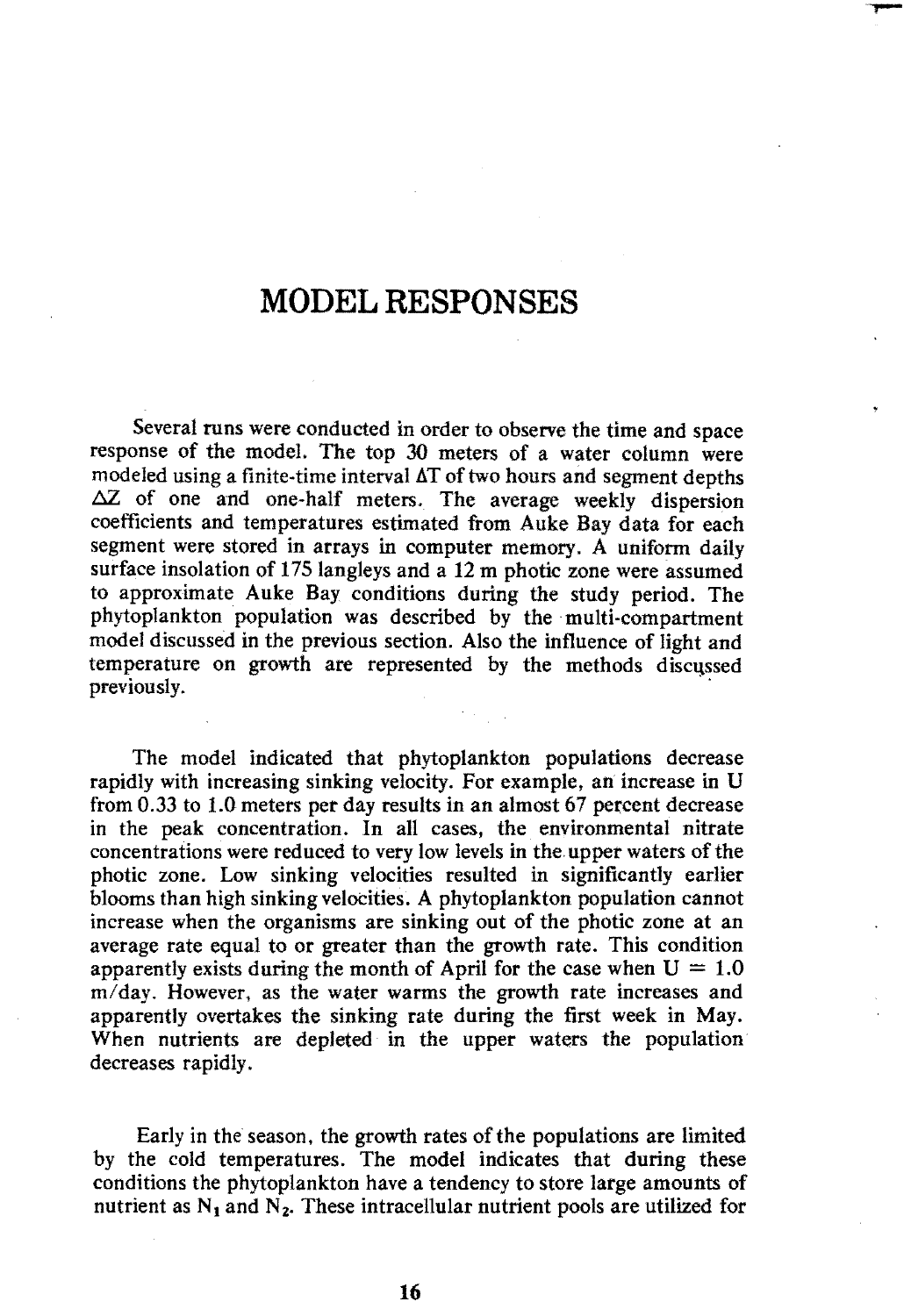growth as the water warms, and when they are depleted the growth rate declines. Intracellular storage reaches 75 percent of total cellular nitrogen when the growth rate is limited by temperature in nutrient rich water. As the season progresses, the water warms and the environmental nitrate decreases causing reduction in storage.

The combination of temperature, light, sinking-velocities may have a significant influence on the vertical distribution of the population especially during 'periods of low nutrient supply. As the season progresses nutrients are depleted in the upper segments of the water column and the growth rate faits below the sinking rate resulting in a decrease in the local population concentration. However. warming tends to increase the growth rate at the depths where intracellular nitrogen is available for growth and, thus, the maximum population has a tendency to occur at greater depths as the season progresses.

The Auke Bay spring blooms and nitrate concentrations for the spring of 1967 (Bruce, 1969) are shown in Figure 5. The nitrate was depleted in the surface water during the first bloom and remained at very low levels for the remainder of the spring. The nitrate concentrations at 10 m (near the bottom of the photic zone) decreased gradually indicating that nitrate at this depth provided a nutrient source during the entire sequence of blooms. Nitrate concentrations were not significantly changed at 20 m.

The solid line in Figure 5 is the model response for the total celt concentration in a two species system. Comparison of the model response with the field measured total cell count indicates reasonable agreement during the April-May bloom.

The nitrate concentrations at the surface and 10 m are very similar between the model and the observed values. At 20 m depth, the model shows significantly more change than the field data, a condition which might also be due to exaggerated biological activity in the model at low temperatures.

A closer correspondence between the model and the data could probably be obtained if the following information were known about the phytoplankton species in Auke Bay:

**17** 

L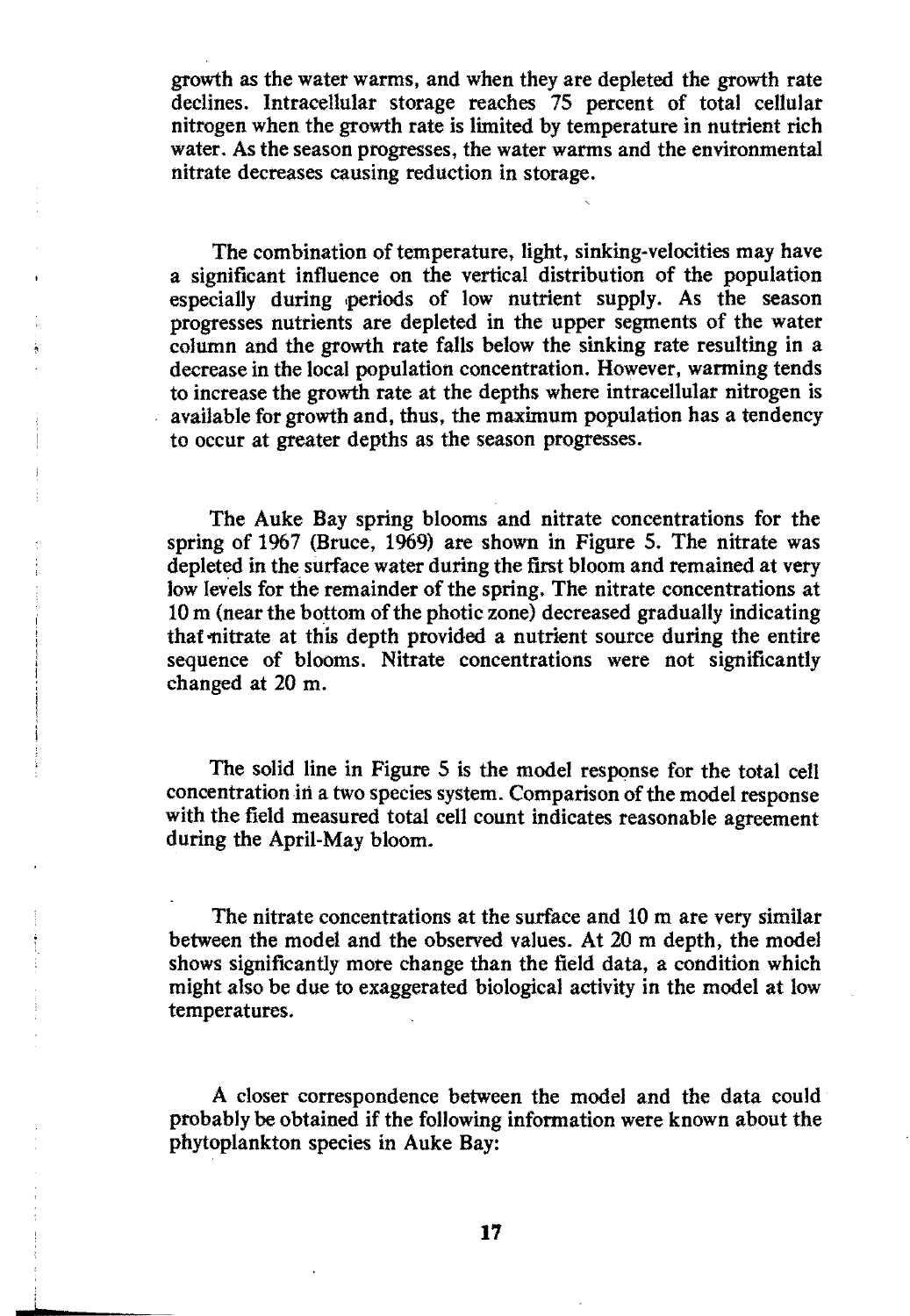

**Figure 5. Auke Bay blooms, Spring 1967.**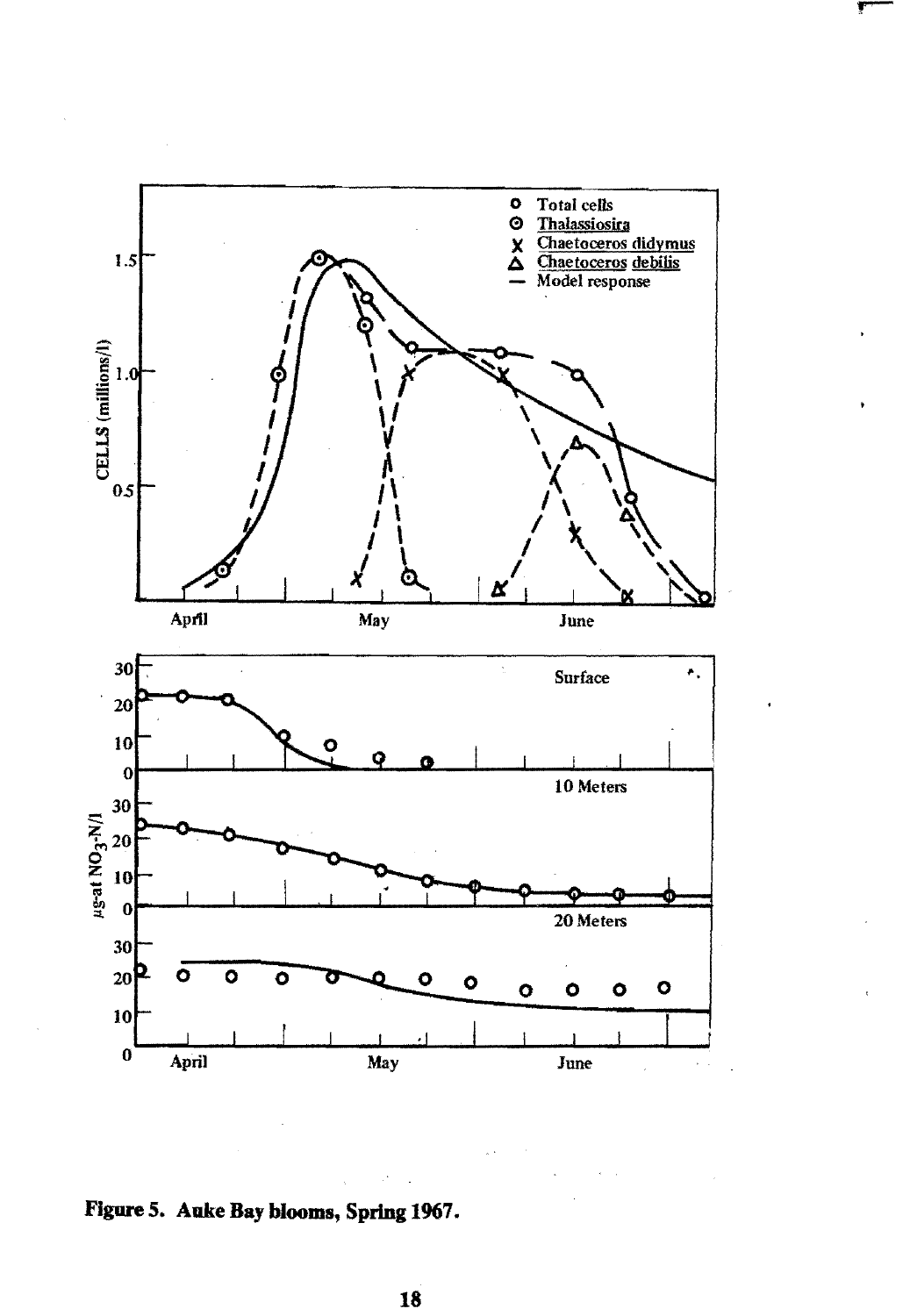- 1. Better estimates of the parameters representing storage and growth characteristics of the specific phytoplankton in Auke Bay.
- 2. More knowledge about sinking velocities and their relationship to intracellular storage.
- 3. The inclusion of grazing in the model. Significant numbers of zooplankton were observed at the time of population decrease. The fact that grazers are not represented in the model may account for the discrepancy between field observations and model response toward the end of June.

### **CONCLUSIONS**

Ecosystems are systems of living organisms in a physical chemical environment which have developed and adapted over long periods of time. As such, they present unique problems for quantitative description and prediction. Mathematical models can be powerful tools for analyzing these systems. Models are constructed for particular purposes and are subject to numerous limitations. Although it can be concluded that all models are less than perfect, their evaluation should only be based on characteristics in relation to their proposed use. In this regard an optimal balance between accuracy and practicability is sought, and, in fact, is often approached.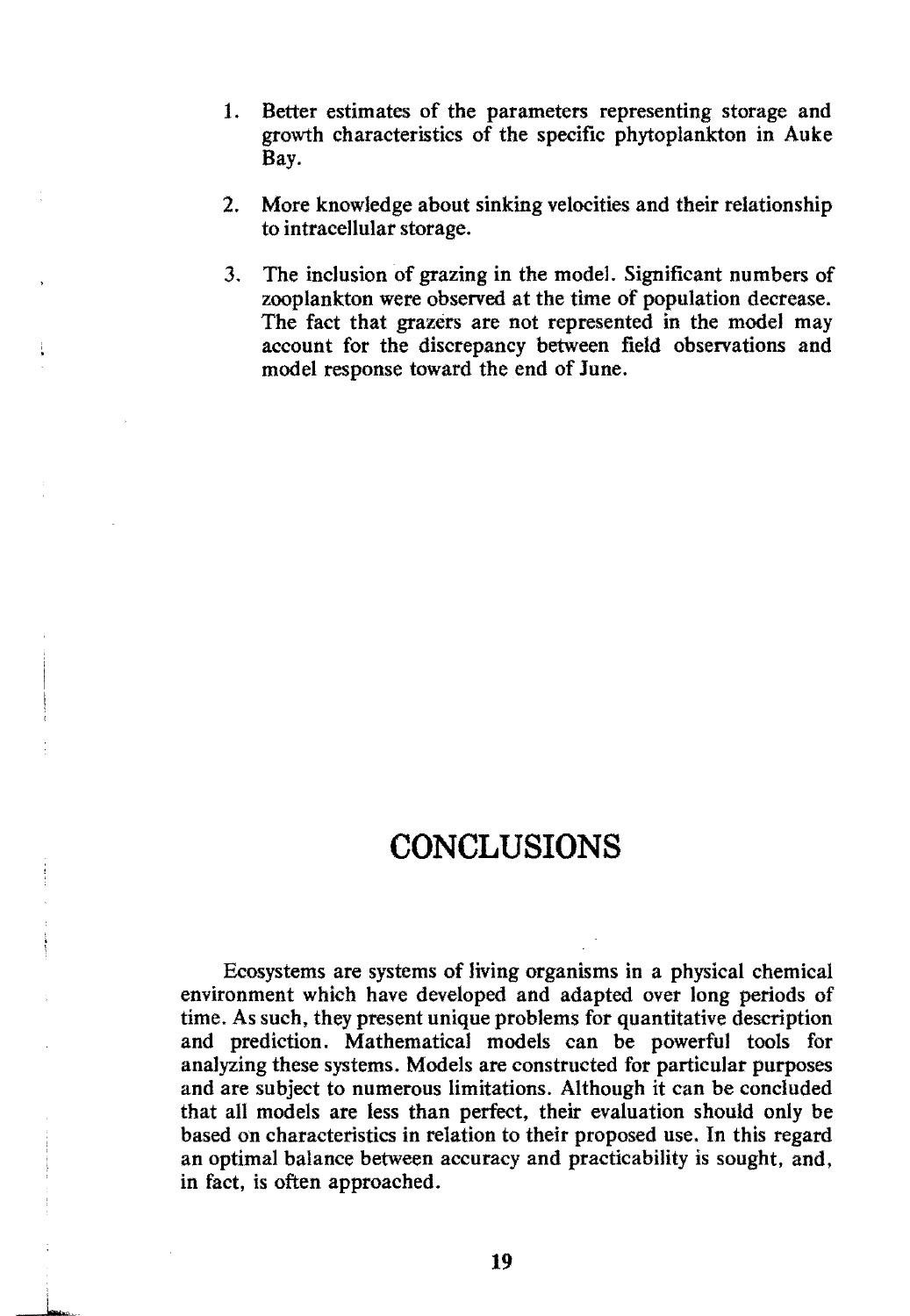### **SELECTED BffiLIOGRAPHY**

- Bella, David A. 1970. Simulating the effect of sinking and vertical mixing on algal population dynamics. Journal Water Pollution Control Federation, 42:R140· R152.
- Bella, David A., and William J. Grenney. 1972. Estimating dispersion coefficients in estuaries. Technical note. Journal, Hydraulics Division, ASCE 89:585.
- Bruce. Herbert Ernest. 1969. The role of dissolved amino acids as a nitrogen source for marine phytoplankton in an estuarine environment in South· eastern Alaska. Doctoral dissertation. Oregon State University. Corvallis.
- Caperon, J. 1969. Time lag in population growth response of *Isochrusis* galbana to a variable nitrate environment. Ecology. 50:188.
- Chen, Carl W. 1970. Concepts and utilities of ecological models. Journal of the Sanitary Engineering Division. American Society of Civil Engineers. 96:1085-1097.
- DiToro, D. M., D. J. O'Connor, and R. V. Thomann. 1970. A dynamic model of phytoplankton populations in natural waters. Environmental Engineering and Science Program. Manhattan College. Bronx. New York. June.
- Droop. M. R. 1968. Vitamin B12 and marine ecology. Jour. Marine BioI. Assn. U. K., 48:689.
- Eppley, R. W., and J. L. Coatsworth. 1968. Uptake of nitrate and nitrite by *Ditylum brightwellii-kinetics and mechanisms. Jour. Phycol., 4:151.*
- Eppley, R. W., and W. H. Thomas. 1969. Comparison of half-saturation constants for growth and nitrate uptake of marine phytoplankton. Jour. Phycol.,5:375.

L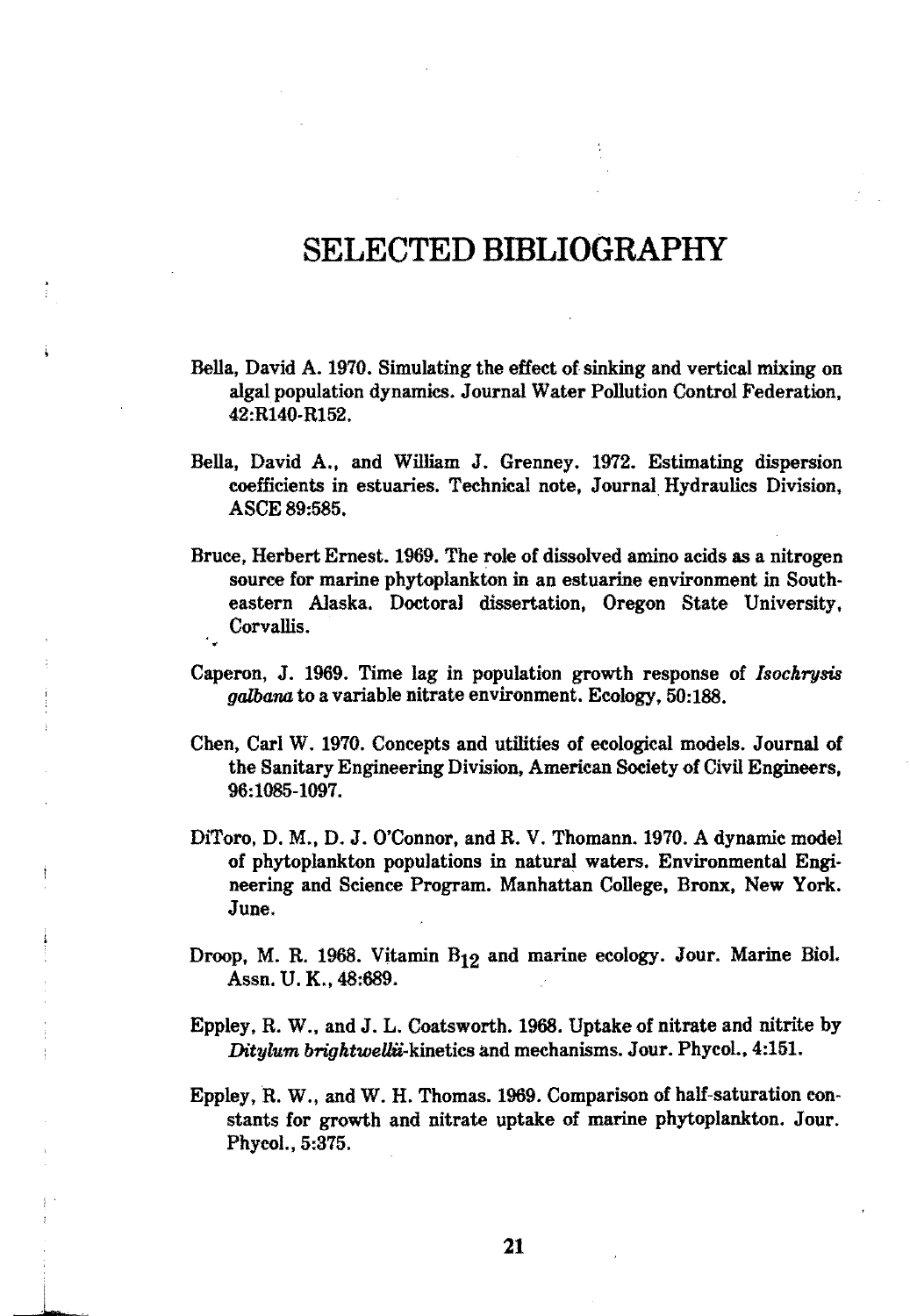Eppley, R. W., et al. 1969. Half-saturation constants for uptake of nitrate and ammonium by marine phytoplankton. Limnol. and Oceanog., 14:912. '1

- Eppley, R. W., J. L. Coatsworth, and Lucia Salarzano. 1969. Studies of nitrate reductage in marine phytoplankton. Limnology and Oceanography, 14:194-205.
- Eppley. R. W., J. N. Rogers, and J. J. McCarthy. 1969. Half-saturation constants for uptake of nitrate and ammonium by marine phytoplankton. Limnology and Oceanography, 14:912.
- Fuhs, C. W. 1972. Microbial influences on phosphorus cycling. Paper Presented at the EPA Office of Water Programs Operations Symposium, Washington, D.C. (Oct. 3-4),
- Gates, W. E., and J. T. MarIar.1968. GraphicalanaIysis of batch culture data using the Monod expression Jour. Water Poll. Control Fed., 40:R469.
- Grenney. William J. 1972. Mathematical model of a phytoplankton community in a nitrate limited environment. Doctoral dissertation, Oregon State University, Corvallis.
- Grenney, William J., p. S. Bowles, and J. P. Riley. 1974. A river simulation model for predicting water quality and its application to Utah river basins. In publication.
- Hardin. G.1960. The competitive exclusion principle. *Science 131:1292-1297.*
- Hill, James IV, and Donald B. Porcella. 1974. Component description of sediment-water microcosms. PRWG121-2. Utah Water Research Laboratory; Utah State University, Logan, Utah.

Hutchinson. G. E.1961. The paradox of plankton. Amer. Natur. 95:137-145.

- Hutchinson, G. E. 1967. A treatise on limnology. Vol. 2 Wiley, New York. 1,115p.
- Jorgensen, E. G., and Steeman Nielsen. 1966. Adaptation in plankton algae. In:Goldman, C. Primary productivity in aquatic environments. University of California Press, Berkeley. 464 p.
- Lund. J. W. G. 1959. Buoyancy in relation to the ecology of fresh-water phytoplankton. Journal of Experimental Marine Biology and Ecology, 1:2071-17. .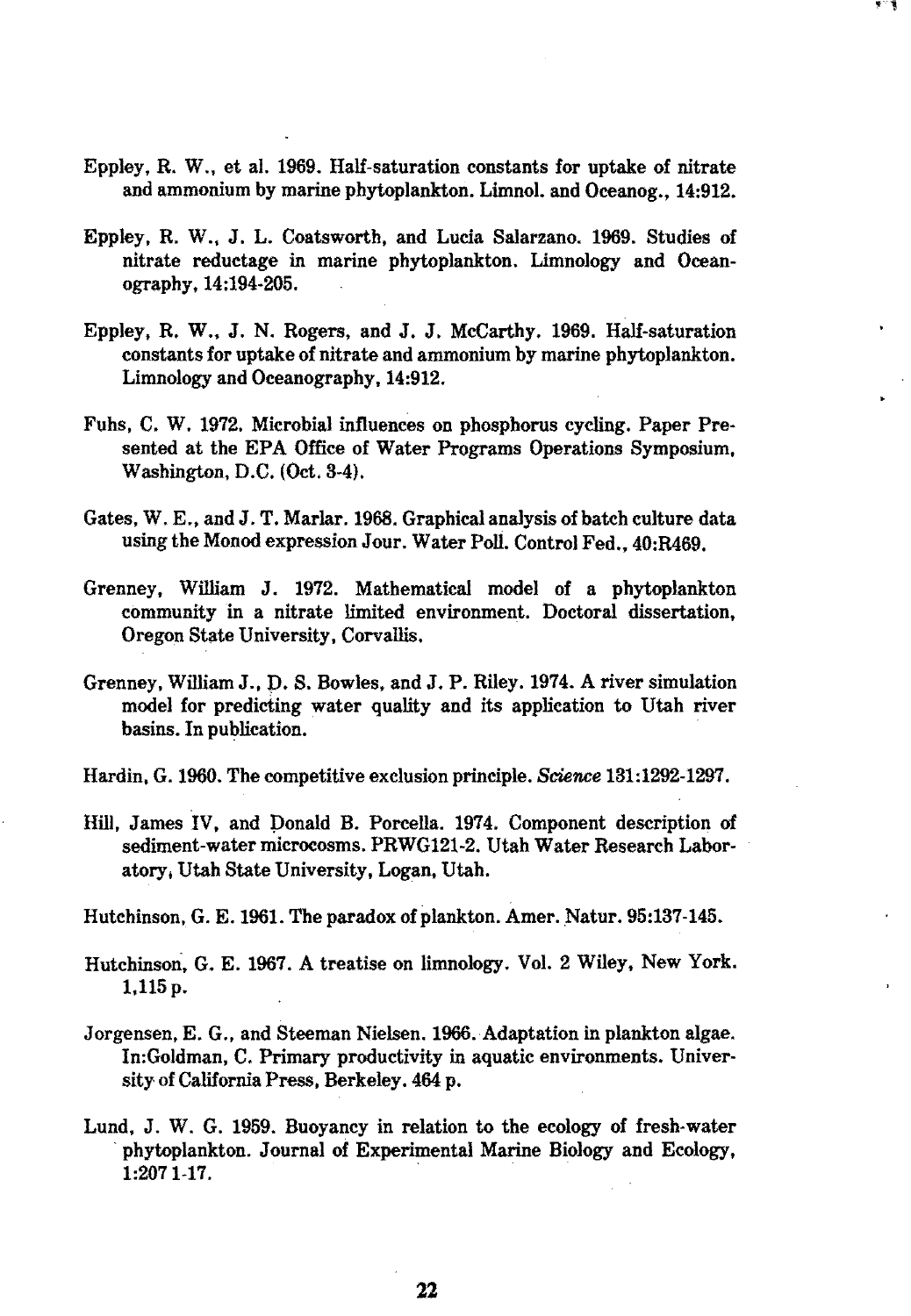- MacIsaac, J. J., and R. C. Dugdale. 1969. The kinetics of nitrate and ammonium uptake by natural populations of marine phytoplankton. Deep-Sea Res., 16:45.
- McGauhey, P. H., E. A. Pearson, G. A. Rohlich, D. B. Porcella, A Adinarayana, and E. J. Middlebrooks. 1969. Eutrophication of surface waters - Lake Tahoe. FWPCA Progress Report. South Lake Tahoe. Calif. 180 p.
- Middlebrooks, E. Joe, and Donald B. Porcella. 1971. Rational multivariant algal growth kinetics. Journal of the Sanitary Engineering Division, American Society of Civil Engineers, 97:135-140.
- Monod. J. 1949. The growth of bacterial cultures. Ann. Rev. Microbiol., 3:371.
- Munk, W. H., and G. A. Riley. 1952. Absorption of nutrients by aquatic plants. Journal of Marine Research, 11:215-240.
- Orlob, G. T., and L. G. Selna. 1970. Temperature variations in deep reservoirs. Journal of the Hydraulics Division. American Society of Civil Engineers, HY2:391-410.
- Parsons, T. R., et al. 1961. On the chemical composition of eleven species of marine phytoplankton, Jour. Fish Res. Bd. Can., 18:1001.
- Riley. G. A. 1946. Factors controlling phytoplankton populations on George Bank. Journal of Marine Research, 6:54.
- Riley, Gordon A. 1965. A mathematical model of regional variations in plankton. Limnology and Oceanography. iO:R202-R215.
- Ryther. J. 1956. Photosynthesis in the sea as a function of light intensity. Limnology and Oceanography, 1:61-70.
- Ryther, J. H., and C. S. Yentsch. 1958. The estimation of phytoplankton production in the ocean from chlorophyll and light data. Limnology and Oceanography, 3:281-185.
- Shelef, G., et al. 1971. Assaying algal growth with respect to nitrate concentration by a continuous flow turbidostat. In, Advances in Water Pollution Research. Proc. 5th Inti. Conf. Water Poll. Res., Pergamon Press, London, Eng.
- Sorokin, C., and R. W. Krauss. 1958. The effects of light intensity on the growth rates of green algae. Plant Physiology. 33:109-113.